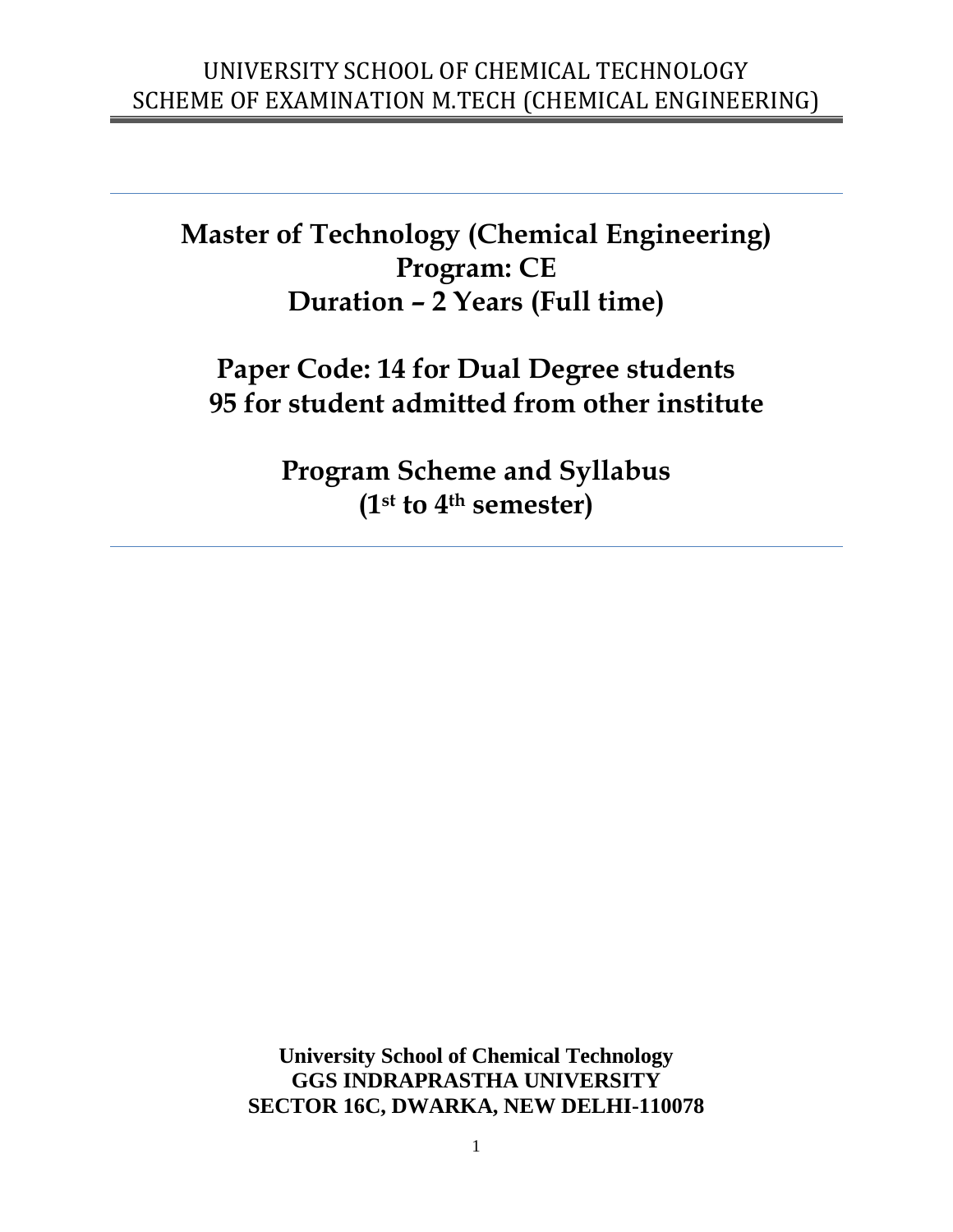# **Table of Contents**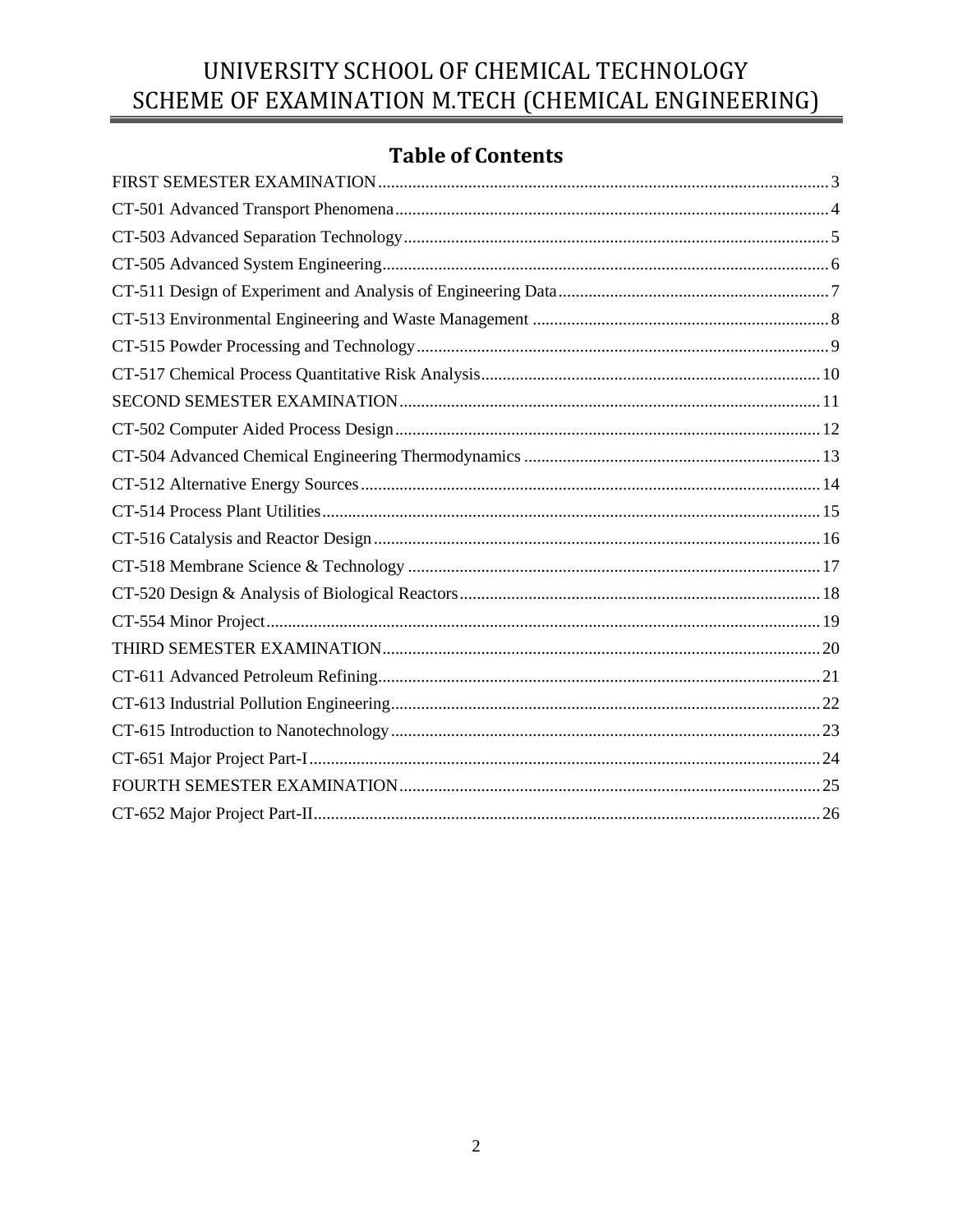### **FIRST SEMESTER EXAMINATION**

L T P Credits

<span id="page-2-0"></span>

|                        |            | 15<br>12<br>3<br>24                   |          |              |          |                |
|------------------------|------------|---------------------------------------|----------|--------------|----------|----------------|
| <b>Theory Papers</b>   |            |                                       |          |              |          |                |
| Paper ID               | Paper Code | <b>Tile</b>                           | L        | T            | P        | Credit         |
| 14501                  | CT-501     | Advanced Transport Phenomena          | 3        | $\mathbf{1}$ | $\Omega$ | 4              |
| 14503                  | CT-503     | <b>Advanced Separation Technology</b> | 3        | $\mathbf{1}$ | $\Omega$ | $\overline{4}$ |
| 14505                  | CT-505     | Advanced System Engineering           | 3        | $\mathbf{1}$ | $\theta$ | 4              |
| <b>Elective Course</b> |            |                                       |          |              |          |                |
| 14511                  | CT-511     | Design of Experiment and              | 3        | $\Omega$     | $\Omega$ | 3              |
|                        |            | Analysis of Engineering Data          |          |              |          |                |
| 14513                  | CT-513     | <b>Environmental Engineering</b>      | 3        | $\Omega$     | $\theta$ | 3              |
|                        |            | And Waste Management                  |          |              |          |                |
| 14515                  | CT-515     | Powder Processing & Technology        | 3        | $\Omega$     | $\Omega$ | 3              |
| 14517                  | CT-517     | Chemical Process Quantitative         | 3        | $\Omega$     | $\theta$ | 3              |
|                        |            | <b>Risk Analysis</b>                  |          |              |          |                |
| Practical/Viva Voce    |            |                                       |          |              |          |                |
| 14553                  | CT-553     | <b>Advance Control Lab</b>            | $\Omega$ | $\Omega$     | 6        | 3              |
| 14555                  | CT-555     | <b>Advance Computational Lab</b>      | $\Omega$ | $\Omega$     | 6        | 3              |
|                        |            | <b>Total</b>                          | 15       | 3            | 12       | 24             |

**Note:** Student can select **two electives** either offered by the department from the above list or from the list of intradepartmental electives.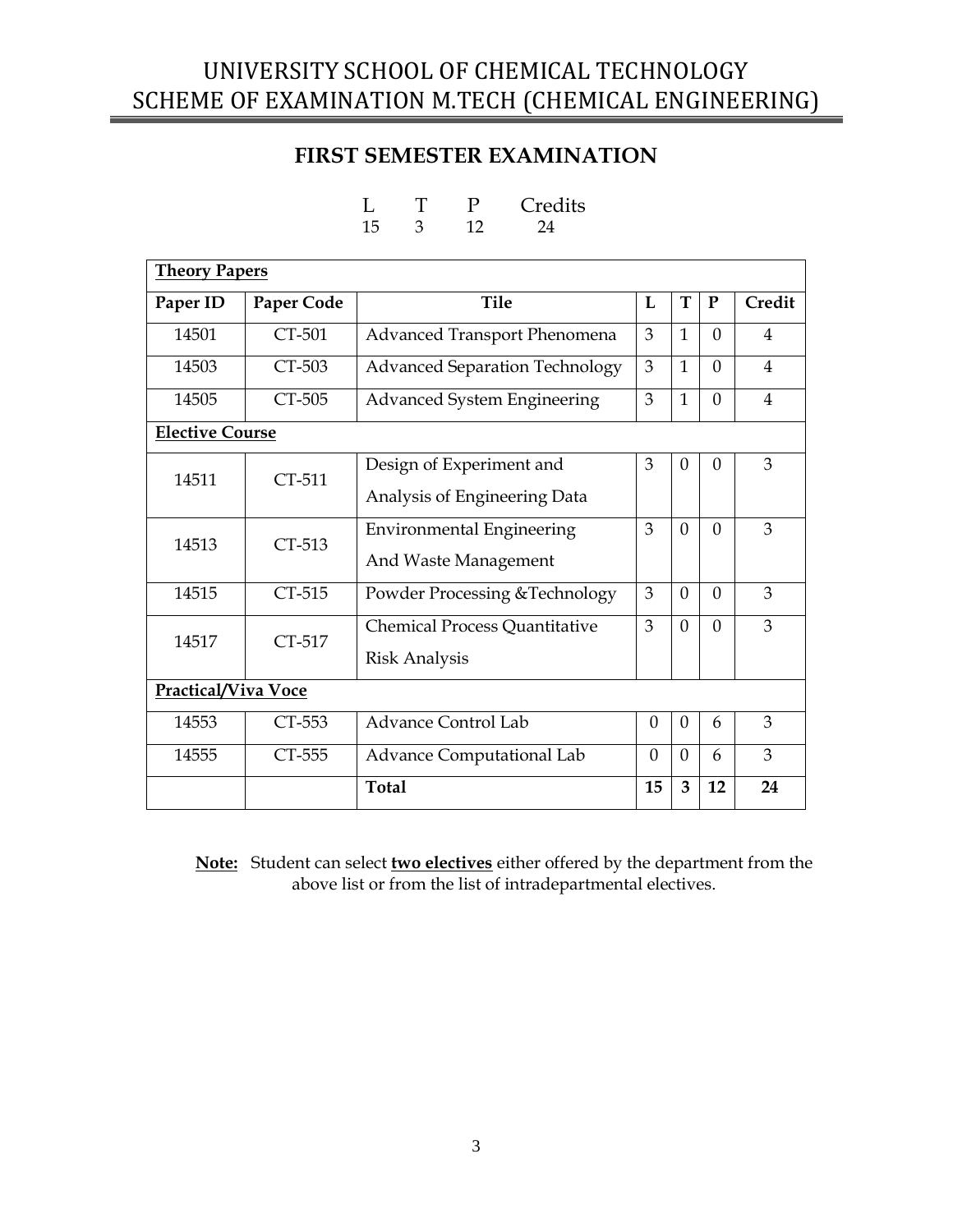<span id="page-3-0"></span>

| Paper ID | Paper                                         |  | Credit |
|----------|-----------------------------------------------|--|--------|
| 14501    | CT-501 Advanced<br><b>Transport Phenomena</b> |  |        |

**PHILOSOPHY AND FUNDAMENTALS OF THREE TRANSPORT PHENOMENA** : Importance of transport phenomena; analogous nature of transfer process; basic concepts, conversation laws. Molecular transport of momentum, Heat and mass, laws of molecular transport, Newton's law of viscosity, Fourier law of heat conduction, and Fick's law of diffusion. Transport coefficients – viscosity, thermal conductivity and mass diffusivity. Estimation of transport coefficients and temperature / pressure dependence.

**ONE DIMENSIONAL TRANSPORT IN LAMINAR FLOW (SHELL BALANCE) :**  Newtonian and non-Newtonian fluids, General method of shell balance approach to transfer problems; Choosing the shape of the shell; most common boundary conditions; momentum flux and velocity distribution for flow of Newtonian fluids in pipes, for flow of Newtonian fluids in planes, slits and annulus, heat flux and temperature distribution for heat sources such as electrical, nuclear, viscous and chemical; forced and free convection; mass flux and concentration profile for diffusion in stagnant gas, systems involving reaction and forced convection.

**EQUATIONS OF CHANGE AND THEIR APPLICATIONS :** Conversation laws and equations of change; development of equations of continuity, motion and energy in single component systems in rectangular coordinates and the forms in curvilinear coordinates; simplified forms of equations for special cases, solutions of momentum, mass and heat transfer problems discussed under shell balance by applications of equation of change.

**TRANSPORT IN TURBULENT AND BOUNDARY LAYER FLOW :** Introduction to turbulent flows, comparisons of laminar and turbulent flows in simple systems such as circular tube, flat plate. Concept of Boundary Layer Flow.

- 1. R.B. Bird, W.E. Stewart and E.W. Lighfoot, Transport Phenomena, 2<sup>nd</sup> Edition. John Wiley, 2002
- 2. J.R. Wilty, R.W. Wilson, and C.W. Wicks, Fundamentals of Momentum Heat and Mass Transfer, 4<sup>th</sup> Edition, John Wiley, New York, 2001
- 3. Christie J. Geankopolis, Transport Processes and Separation Process Principles, 4 th Edition. Printice-Hall, 2003
- 4. R.S. Brodkey, and H.C. Hershey, "Transport Phenomena A Unified Approach", McGraw Hill, 1988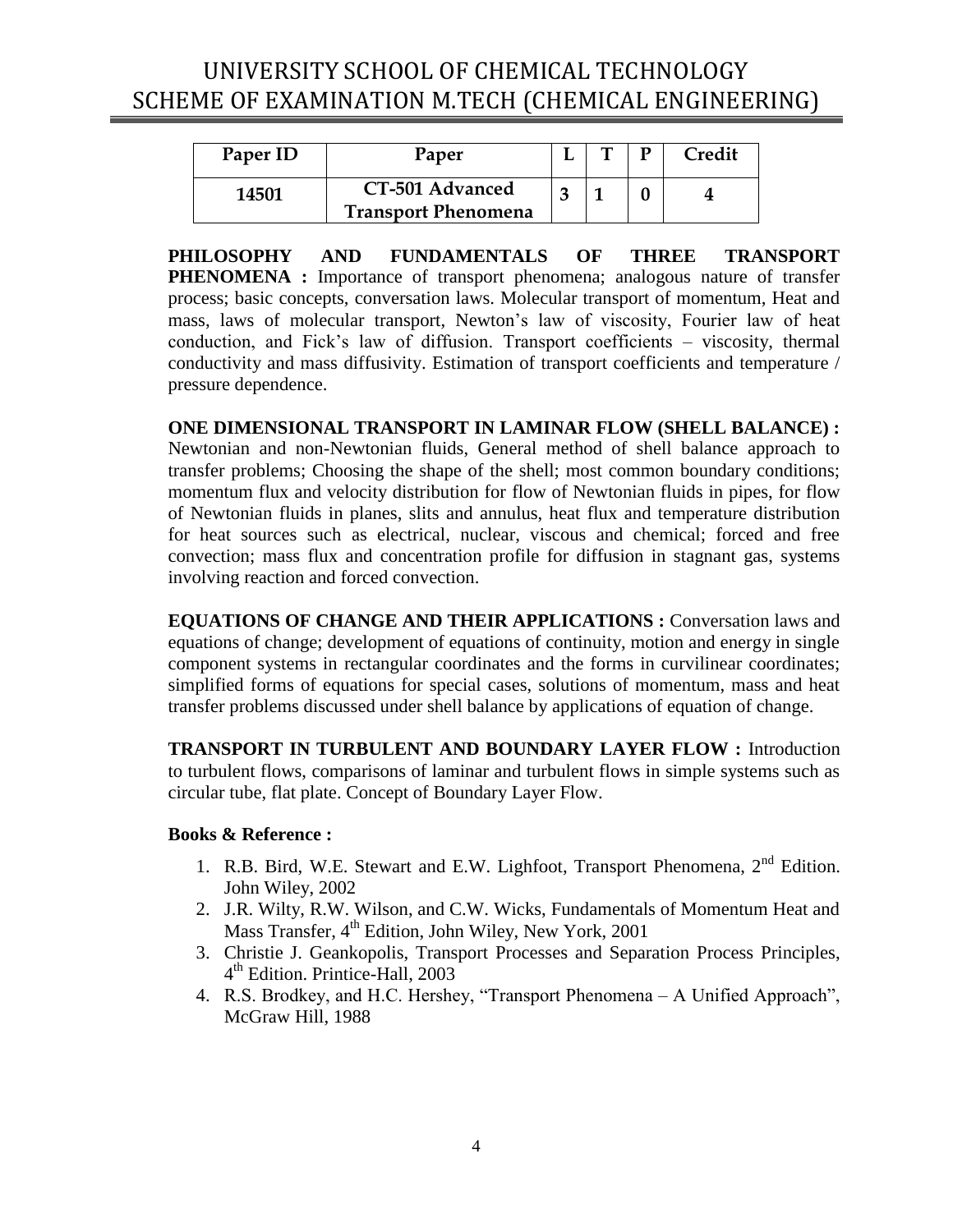<span id="page-4-0"></span>

| Paper ID | Paper                                           |  | Credit |
|----------|-------------------------------------------------|--|--------|
| 14503    | CT-503 Advanced<br><b>Separation Technology</b> |  |        |

Rate –Based Models for Separation: Rate models, transport-rate expression, estimation of transport co-efficient.

Membrane separation: Introduction and classification, transport model, membrane modules, module flow patterns, membrane selection procedure, membrane processes like. RO, NF, UF, Pervaporation, Electrodialysis, liquid membrane, design consideration, selective separation by combination/individual membrane process, industrial application and economic consideration.

Enhanced and Hybrid Distillation: Salt distillation, Pressure swing-distillation, Heterogenous azeotropic distillation, reactive distillation-theory and design consideration, hybride separation process module and design consideration.

Supercritical fluid extraction: Theory, Process and Process Design; Molecular Sieve separation.

- 1. Seader J.D. and Henley J.E., Separation Process Principles, John Wiley & Sons1998
- 2. Taylor R and Krishna R., Multicomponent Mass Transfer, John Wiley & Sons, 1993
- 3. McHugh M. and Krukonis V., Supercritical Fluid Extraction-Principles and Practice, Butterworths-Heinman 1994.
- 4. Mulder, M., Basic Principle of Membrane Technology, Kluwer Academic Publishers, 1996
- 5. Rautenbach, R. and Albrecht, R., Membrane Processes, John Wiley, 198
- 6. Noble, R.D. and Stern, S.A., Membrane Separations Technology: Principles and Applications, Elservier, 1995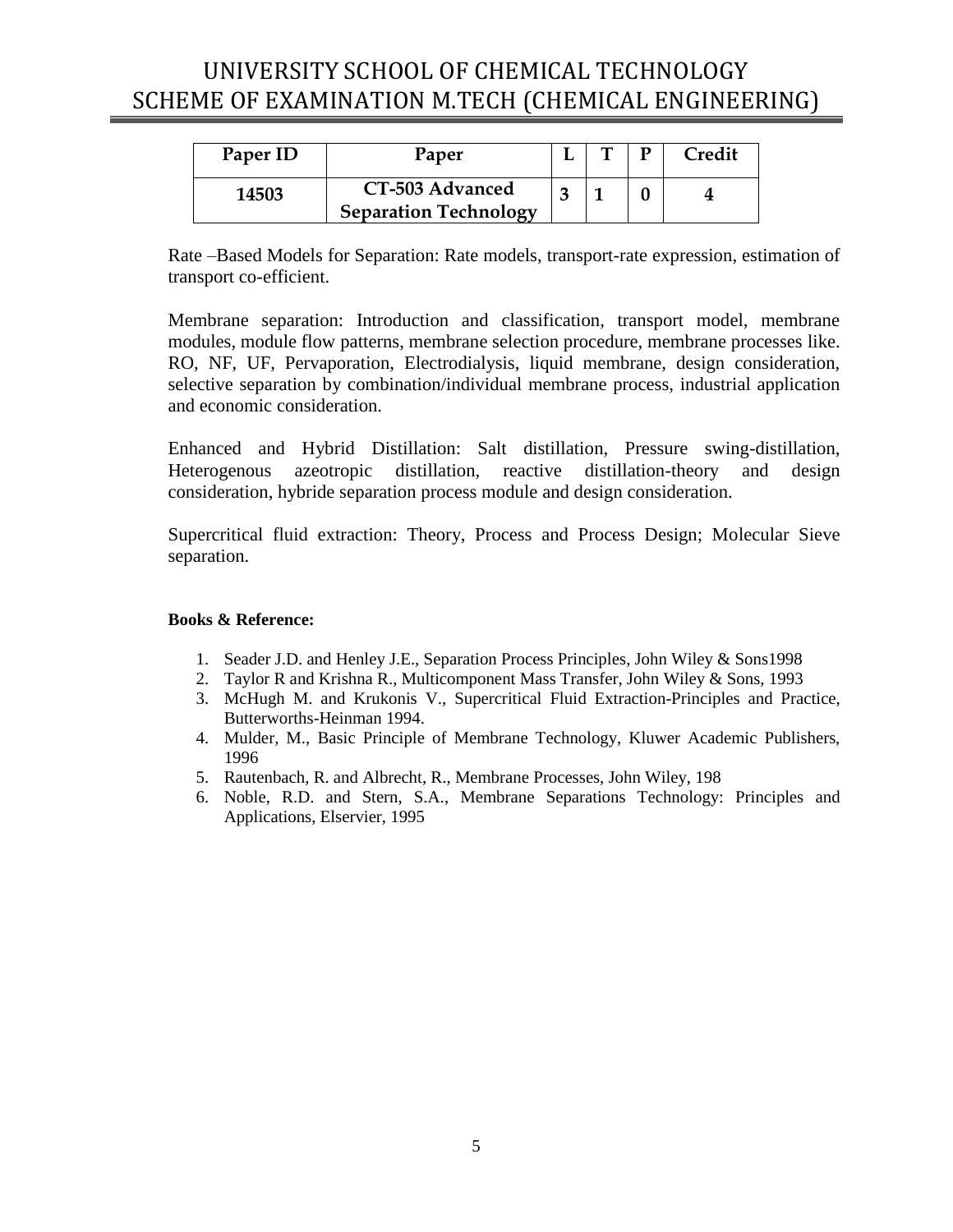<span id="page-5-0"></span>

| Paper ID | Paper                                        |  | Credit |
|----------|----------------------------------------------|--|--------|
| 14505    | CT-505 Advanced<br><b>System Engineering</b> |  |        |

Introduction to process engineering and optimization, Formulation of various process optimization problems and their classification, Basic concepts of optimization – convex and concave function, necessary and sufficient conditions for stationary points, optimization of one dimensional problems. **(05 Hrs)**

Unconstrained multi variable optimization – direct search methods, indirect first and second order methods; linear programming and its application: Simplex, Big M & Two Phase methods. **(8 Hrs)**

Constrained multi level optimization – necessary and sufficient for constrained optimum, quadratic programming (Wolfe's Method and Beale's Method), Generalized Reduced gradient method, optimization of stage and discrete processes, Dynamics Programming, Integer and Mixed Integer Programming (Gomory's algorithm and Branch & Bound technique) **(10 Hrs)**

Neural Network: Fundamentals of Neural Network, Back Propagation Network, Simulated annealing. Use of Neural networking in industries, Genetic Algorithm: Fundamentals of genetic algorithm, Genetic Modeling. **(07 Hrs)**

#### **Course Objectives:**

Introduction to various optimization techniques fo linear and non-linear problems to the students.

Use of various emerging tools e.g. Neural Network in optimizing the problems in process industries.

To make students capable for developing programs using MATLAB for optimization techniques.

- 1. T.F. Edgar and D.M. Himmelblan "Optimization of Chemical Proceses", McGraw Hill International editions.
- 2. Rao S S, "Engineering Optimization"
- 3. Sharma JK. "Operations Research", Macmillian.
- 4. Bart Kosko, "Neural Network and Fuzzy systems", Eastern Economy Edition
- 5. Rajasekaran R. and Vijaylakshmi GA, "Neural Networks, Fuzzy systems and Genetic algorithm", Eastern Economy Edition.
- 6. G.S. Beveridge and R.S. Schekhter "Optimization theory and practice, McGraw Hill New York.
- 7. G.V. Rekhlaitis, A. Ravindran and K.M. Ragidell "Engineering Optimization Methods applications, John Wiley, New York.
- 8. James A Anderson, "An Introduction to Neural Networks", Eastern Economy Edition.
- 9. George J Klier, "Fuzzy sets and Fuzzy Logic", Eastern Economy Edition.
- 10. James A Freeman and David m skapura, "Neural Network", Addison Wesley Longman inc.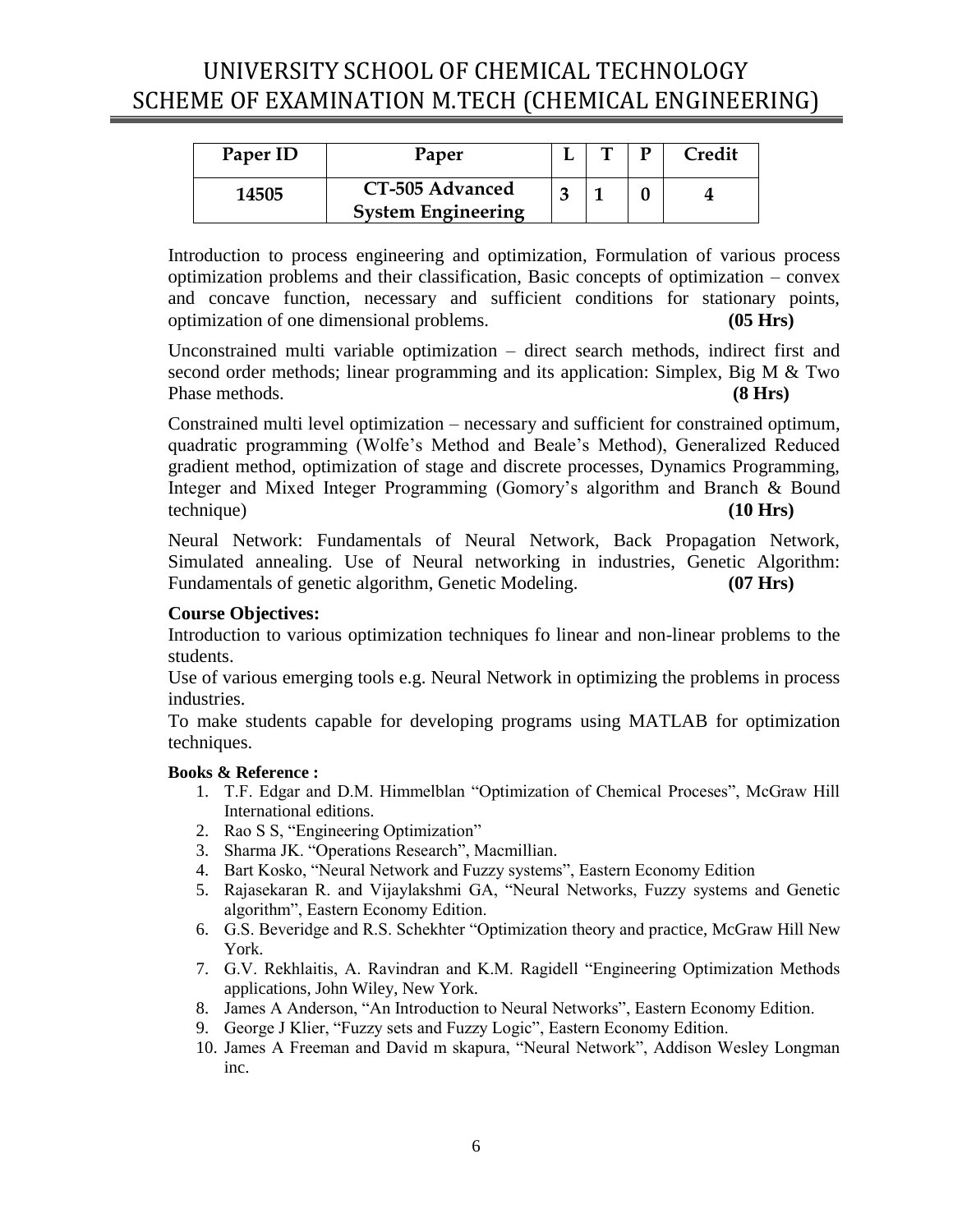<span id="page-6-0"></span>

| Paper ID | Paper                                                                               |  | Credit |
|----------|-------------------------------------------------------------------------------------|--|--------|
| 14511    | CT-511 Design of<br><b>Experiment</b> and<br><b>Analysis of Engineering</b><br>Data |  |        |

Graphical methods of model selection from experimental data. Two variable empirical equations. Liner, logarithmic and semi logarithmic plots. Modified linear, logarithmic and semilogarithmic plots. Reciprocal plots. Equations for lumped data. Elongated "s" curves. Three variables empirical equations. Sterns methods. Multivariable empirical equations. Dimensionless numbers. Nomography: Introduction. Logarithmic charts. Equations of the form  $F1(x)+F2(y)=F3(z)$ ,  $F1(x)+F2(y)=F3(z)$ ,  $1/F1(x)+1/F2(y)=1/F3(z)$ and line coordinate charts. Statistical Analysis: Tests for Fluctuations in process variables. Test for deviation of the variables from standard conditions. Selection of theoretical model to fit the data. Design of experiments: Factorial design of experiments. Detection of significant variables in the absence of and in the presence experimental errors. 2k factorial design. Fractional factorial design. Box-Wilson method. Estimation of quantitative significance of the variables. Response surface analysis: Interpretation of results. Reduction of equations to canonic form. Steepest ascent along response surface.

- 1. Mokhtar S. Bazara & C.M.Shetty; Non linear Programming, Theory & Algorithums; John Wiley & Sons.
- 2. Stephan G.N., Ariela Sofer; Linear & nonlinear programming, McGraw Hill.
- 3. T.F. Edgar and D.M.Himmelblan " Optimization of Chemical Processes", McGraw Hill International editions.
- 4. G.S.Beveridge and R.S.Schekhter " Optimization theory and practice, McGraw Hill, New York.
- 5. G.V. Rekhlaitis, A.Ravindran and K.M. Ragidell "Engineering Optimization Methods & applications, John Wiley, New York.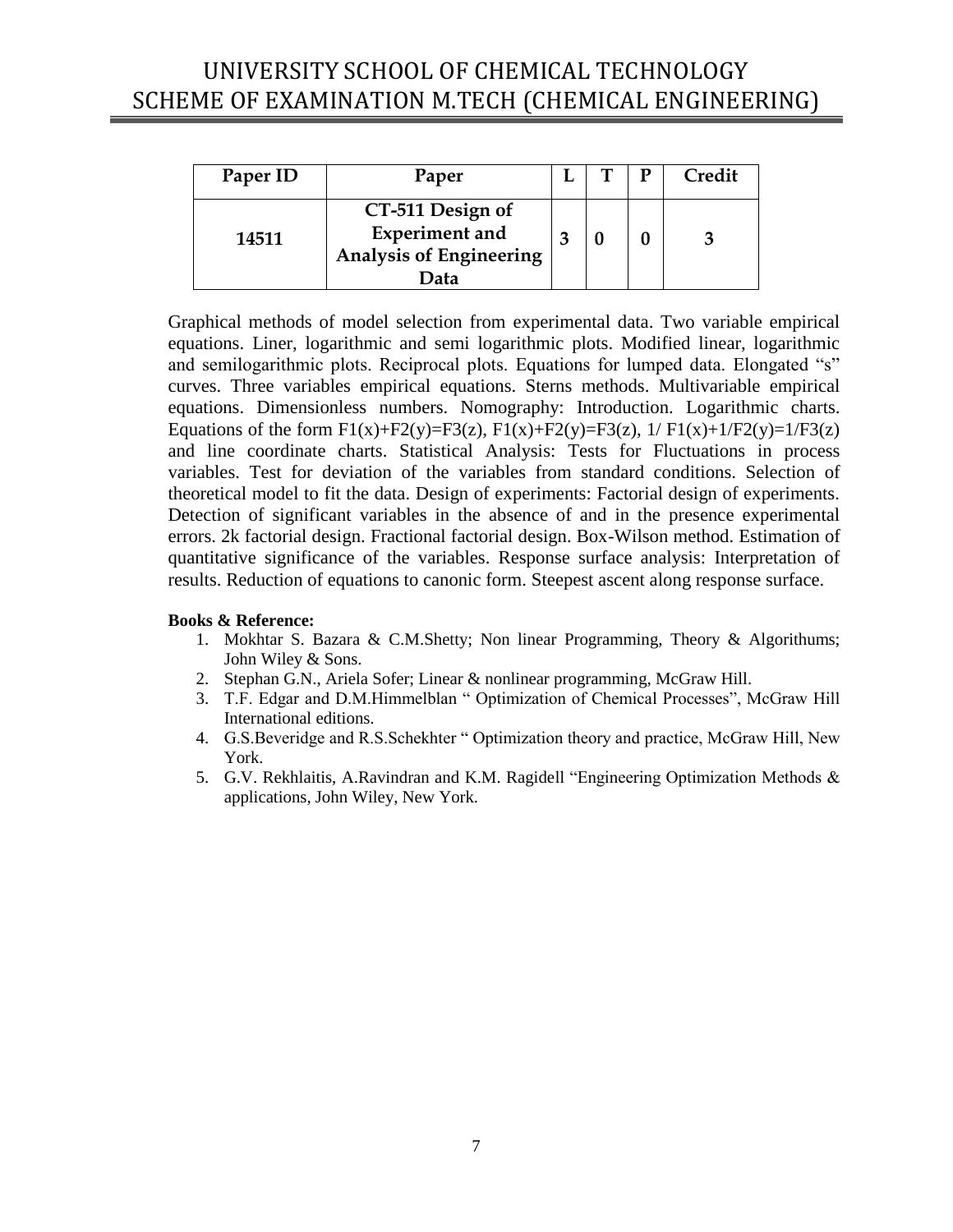<span id="page-7-0"></span>

| Paper ID | Paper                                                                     |  | Credit |
|----------|---------------------------------------------------------------------------|--|--------|
| 14513    | <b>CT-513 Environmental</b><br><b>Engineering and Waste</b><br>Management |  |        |

Ecology and Environment: Source of air, water and solid wastes.

Air pollution: Micrometeorology and dispersion of pollutants in environment. Fate of pollutants.

Air pollution control technologies: Centrifugal collectors, electrostatics precipitator, bag filter and wet scrubbers. Design and efficiencies. Combustion generated pollution, vehicle emission control. Case studies.

Water pollution: Water quality modeling for streams. Characterisation of effluents, effluent standards.

Treatment methods: Primary methods; setting, pH control, chemical treatment.

Secondary methods; Biological treatment, Tertiary treatments; like ozonization, disinfection, etc.

Solid waste collection, treatment and disposal. Waste recovery system.

- 1. L.Canter " Environment Impact Assessment", McGraw Hill..
- 2. E.P.Odum " Fundamentals of Ecology " V.B.Saunders and Co. 1974.
- 3. W.J.Weber " Physics-Chemical Process for water quality control, Wileyinternational ed.
- 4. L.L.Gaccio water and water population Handbook Marcel Dekkar, New York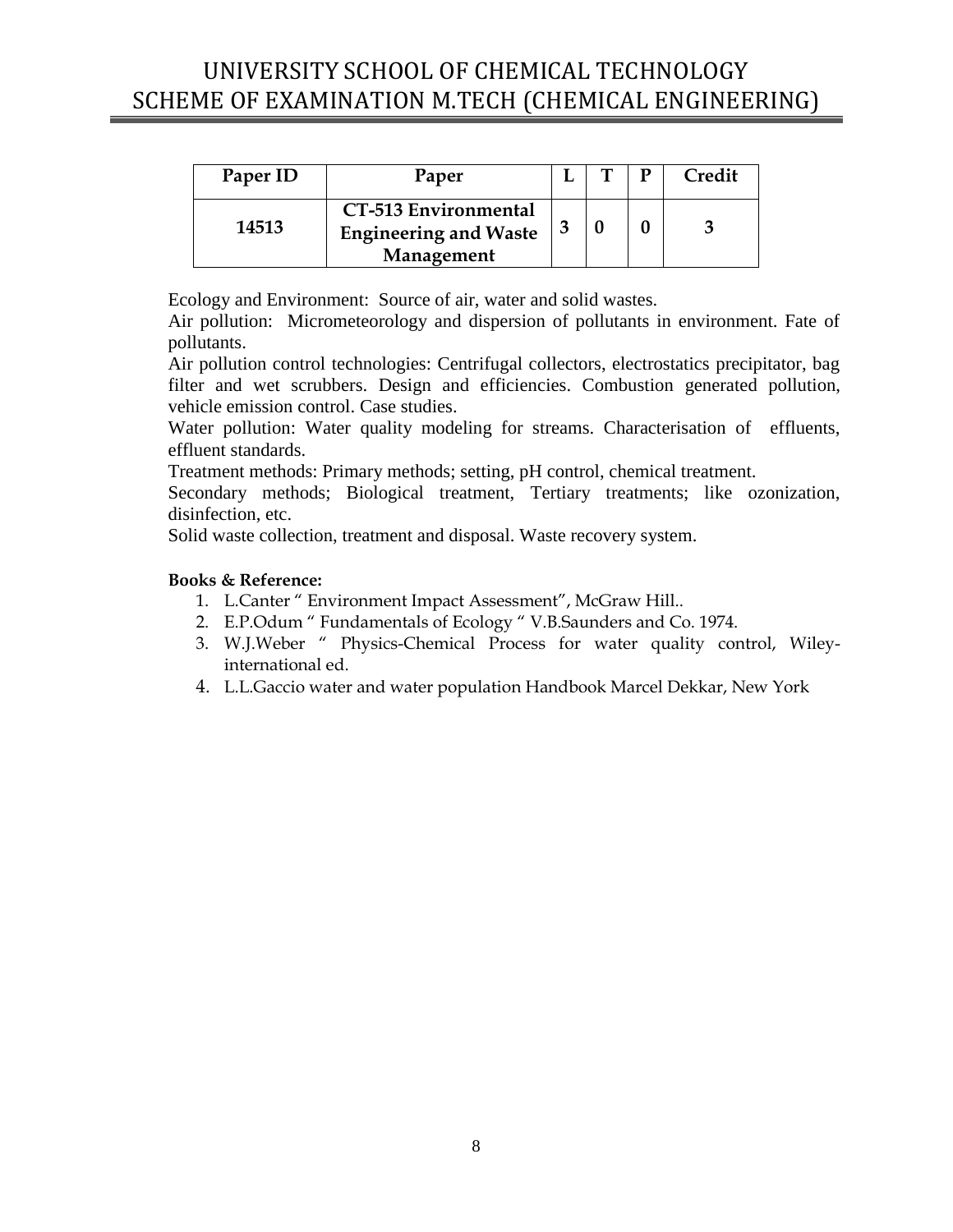<span id="page-8-0"></span>

| Paper ID | Paper                                         |  | D | <b>Credit</b> |
|----------|-----------------------------------------------|--|---|---------------|
| 14515    | CT-515 Powder<br>Processing and<br>Technology |  |   |               |

Powder sampling: importance of sampling, sampling techniques for static powders and flowing powders. Sampling errors. Properties of powder: size and size distribution. Number, area and volume distributions and their significance. Interconversion of distributions. Size analysis in subsieve size range. Impaction, centrifugation, light scattering and light diffraction techniques. Shape characterization, shape factor, Heywood numbers and their significance. Fractal and Fourier techniques. Shape distribution by sieve cascadograph. Production of powder: review of classical laws of grinding. Definition, terms and concepts, analogy of reaction kinetics to mill grinding. The first order grinding hypothesis.

Experimental estimation of selection function (specific rate of breakage) and breakage distribution functions. The size mass balance equations. Analysis of batch grinding equation. Solution of equation for batch grinding circuits. Storage of solids: flow properties, segregation. Funnel and bulk flow of solids, arch formation. Stresses in bulk solids. Design of silo for reliable flow of the solids. Flow improving techniques. Dust explosion: condition for dust explosion for stored and flowing solids. Methods of measurement of dust explosion.

- 1. A.S.Foust et.al.; " Principles of Unit Operations"Woley, New York.
- 2. Geankoplis " Transport Processes and Unit Operations, Prantice Hall, India.
- 3. W.L.McCabe, J.Smith and P.Harriot " Unit Operations of Chemical Engineering.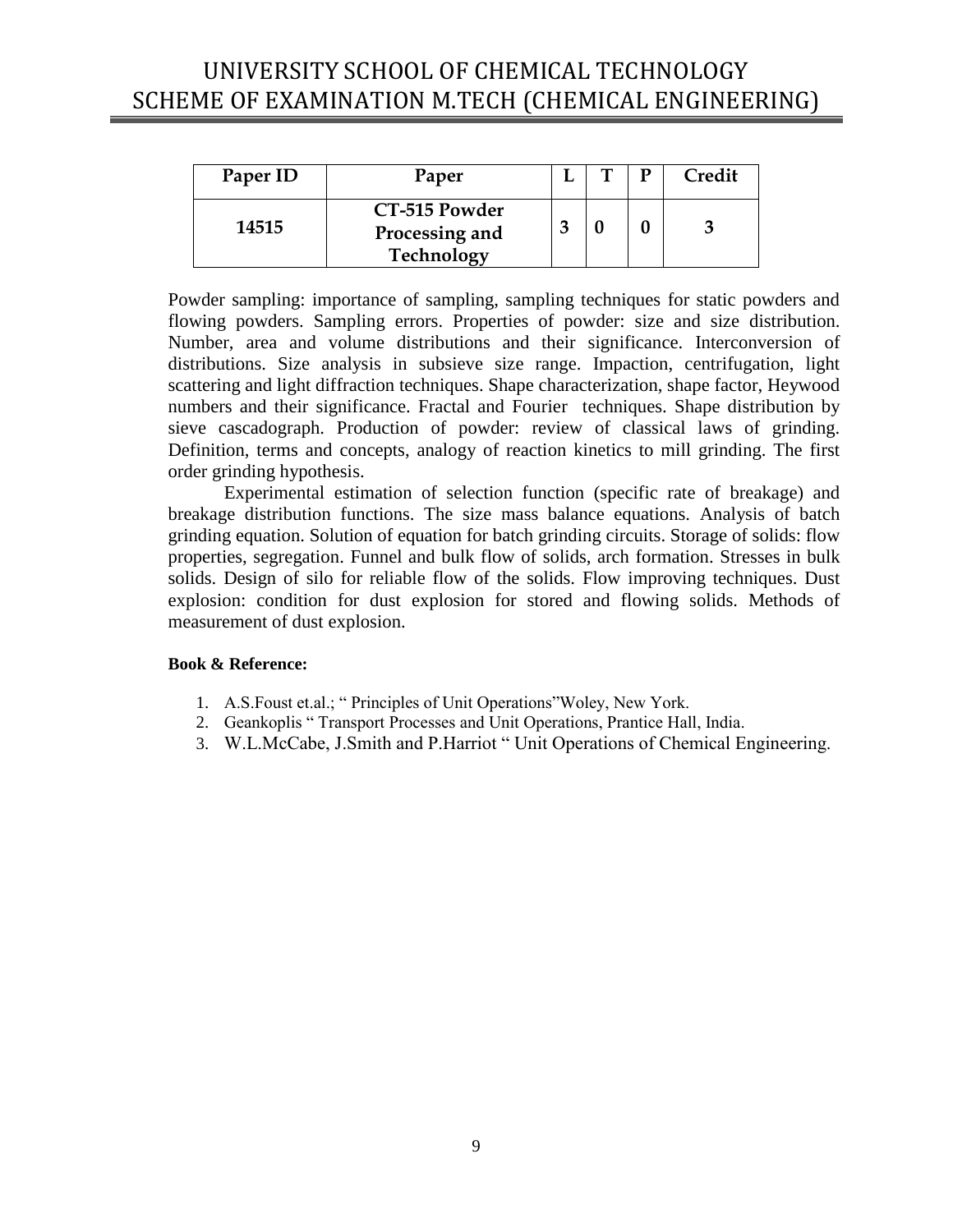<span id="page-9-0"></span>

| Paper ID | Paper                                                                         |  | Credit |
|----------|-------------------------------------------------------------------------------|--|--------|
| 14517    | <b>CT-517 Chemical</b><br><b>Process Quantitative</b><br><b>Risk Analysis</b> |  |        |

### **1. Introduction to CPQRA (Chemical Process Quantitative Risk Analysis): -** Techniques of CPQRA Scope of CPQRA Studies Management of incident lists Application of CPQRA Limitations of CPQRA

**2. Consequence Analysis: -** Source Models Explosion & Fires Effect Models

#### **3. Event Probability and Failure Frequency Analysis: -** Incident Frequencies from Historical Record Frequency Modeling Techniques

### **4. Measurement, Calculation & Presentation of Risk Estimates: -**

Risk Measures Risk Presentation Risk Calculations Risk Uncertainty, Sensitivity & Importance

### **5. Creation of CPQRA Data Base: -**

Historical Incident Data Process & Plant Data Chemical Data Environmental Data Equipment Reliability Data

#### **6. Case Studies: -**

Chlorine Rail Tank Car Loading Facility Distillation Column

- 1. Guidelines for Chemical Process Quantitative Risk Analysis, CCPS of AIChE
- 2. Risk Analysis for Process Plant, Pipelines & Transport; J.R. Taylor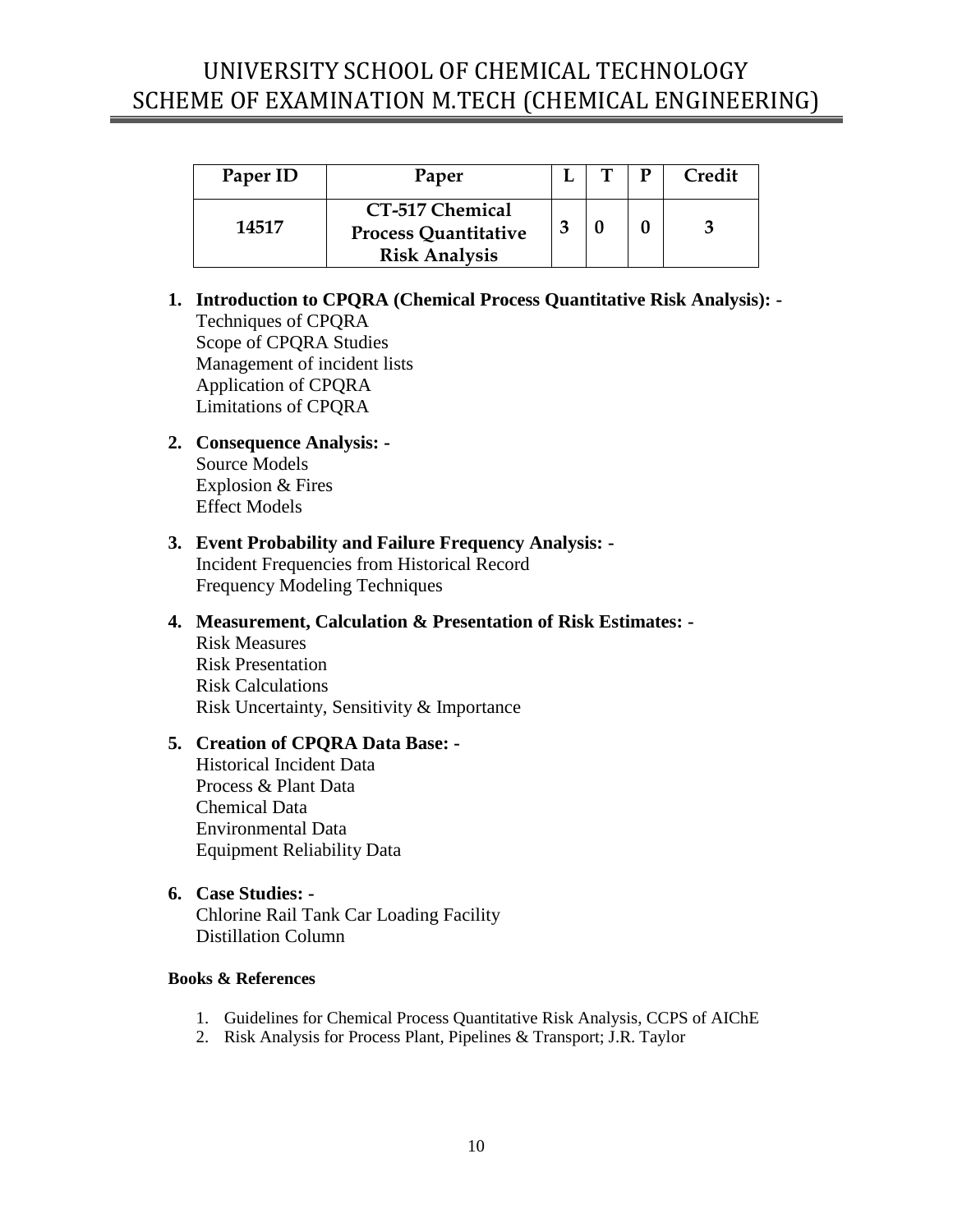### **SECOND SEMESTER EXAMINATION**

<span id="page-10-0"></span>

|                        |            |              | T                             | $\mathbf{P}$               | Credits                           |                |                |           |                |
|------------------------|------------|--------------|-------------------------------|----------------------------|-----------------------------------|----------------|----------------|-----------|----------------|
|                        |            | 14           | $\overline{2}$                | 16                         | 24                                |                |                |           |                |
| <b>Theory Papers</b>   |            |              |                               |                            |                                   |                |                |           |                |
|                        |            |              |                               |                            |                                   |                |                |           |                |
| Paper ID               | Paper Code |              |                               | <b>Tile</b>                |                                   | L              | T              | ${\bf P}$ | Credit         |
| 14502                  | CT-502     |              |                               |                            | Computer Aided Process Design     | 3              | $\mathbf{1}$   | $\Omega$  | 4              |
| 14504                  | CT-504     |              |                               | <b>Advanced Chemical</b>   |                                   | 2              | $\mathbf{1}$   | $\Omega$  | 3              |
|                        |            |              |                               |                            | <b>Engineering Thermodynamics</b> |                |                |           |                |
| <b>Elective Course</b> |            |              |                               |                            |                                   |                |                |           |                |
|                        |            |              |                               |                            |                                   |                |                |           | 3              |
| 14512                  | CT-512     |              |                               |                            | <b>Alternative Energy Sources</b> | 3              | $\overline{0}$ | $\Omega$  |                |
| 14514                  | CT-514     |              | Process plant Utilities       |                            | 3                                 | $\theta$       | $\Omega$       | 3         |                |
| 14516                  | $CT-516$   |              |                               |                            | Catalysis and Reactor Design      | 3              | $\theta$       | $\theta$  | 3              |
| 14518                  | CT-518     |              | Membrane Science & Technology |                            |                                   | 3              | $\theta$       | $\Omega$  | 3              |
|                        |            |              |                               |                            | Design & Analysis of Biological   | $\overline{3}$ | $\theta$       | $\Omega$  | $\overline{3}$ |
| 14520                  | CT-520     |              |                               |                            |                                   |                |                |           |                |
|                        |            |              | Reactors                      |                            |                                   |                |                |           |                |
|                        |            |              |                               | <b>Practical/Viva Voce</b> |                                   |                |                |           |                |
|                        |            |              |                               |                            |                                   |                |                |           |                |
| 14554                  | CT-554     |              | Minor Project                 |                            |                                   | $\Omega$       | $\theta$       | 16        | 8              |
|                        |            | <b>Total</b> |                               |                            |                                   | 14             | $\overline{2}$ | 16        | 24             |

Note: Student can select three electives either offered by the department from the above list or from the list of intradepartmental electives.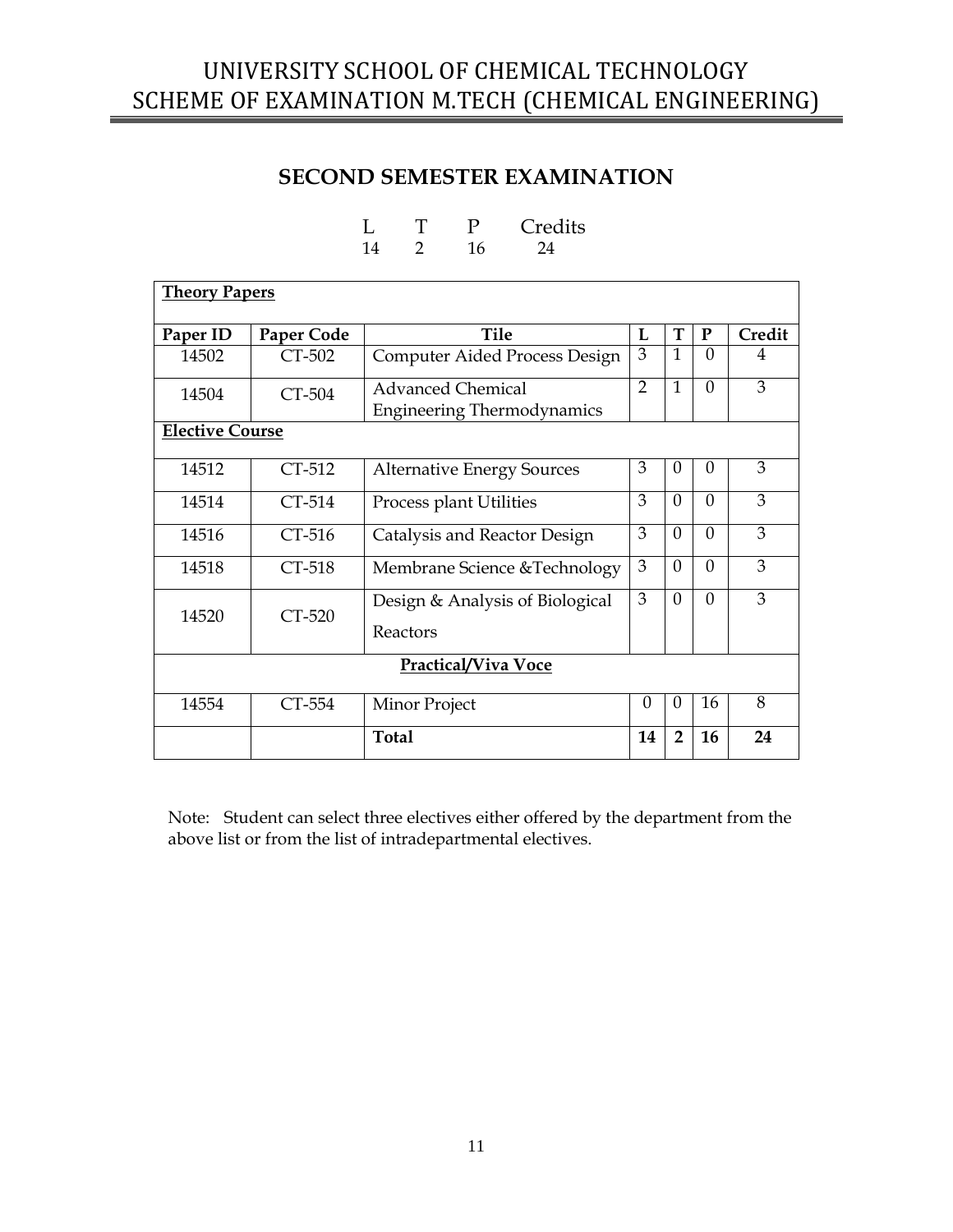<span id="page-11-0"></span>

| Paper ID | Paper                                          | ா | D | Credit |
|----------|------------------------------------------------|---|---|--------|
| 14502    | CT-502 Computer<br><b>Aided Process Design</b> |   |   |        |

Process and cost models, Role & application of mathematical models in process design and optimization, Process synthesis, modelling and development. **(8 Hrs)**

Process flow sheeting. Dynamic modelling and simulation of chemical process with / without recycle structure. Use of generic software for steady unsteady state material, momentum & energy balance flow sheet simulation, software development for design of process equipment & flowsheet. **(8 Hrs)**

Introduction to design of Separation network, Reactor-Separator network, Flow sheet optimisation. **(8 Hrs)**

**Process design under uncertainty:** Accommodating to future developments; Anticipating the future, Accommodating to linear demand forecast, Non zero initial demand, sizing new chemical plants in a dynamic, economy, Accounting for uncertainty in Data; engineering on safe side, The propagation of uncertainty through designs, Failure tolerance; introduction, Catastrophic results from minor events, preliminary flow, sheet review, theory of reliability & its application, Engineering around variation; variability, effects of storage on pulsed supply, analysis of queing theory, intersystem variation, economically optimal utilization, adapting to a variable power supply. **(8 Hrs)**

#### **Course Objectives :**

- Train students for various process design problems in industries using computer tools available like ASPENTECH.
- To make students capable for development of the software in process designing.

- 1. Alexander C. Dimian, Integrated Design and Simulation of Chemical Processes, Elsevier,
- 2. Seider W.D. and Seader J.D., Process Design Principles, John wiley & sons, inc.
- 3. Rudd and Watson; strategy of process engineering, John wiley & sons, inc. Babu
- 4. B.V. Babu, Process Plant Simulation, Oxford Luyben, W.L. Process MOdeling, Simulation and Control, McGraw Hill Book Co., 1990.
- 5. Hussain Asgher, Chemical Process Simulation, wiley eastern Ltd., New Delhi, 1986.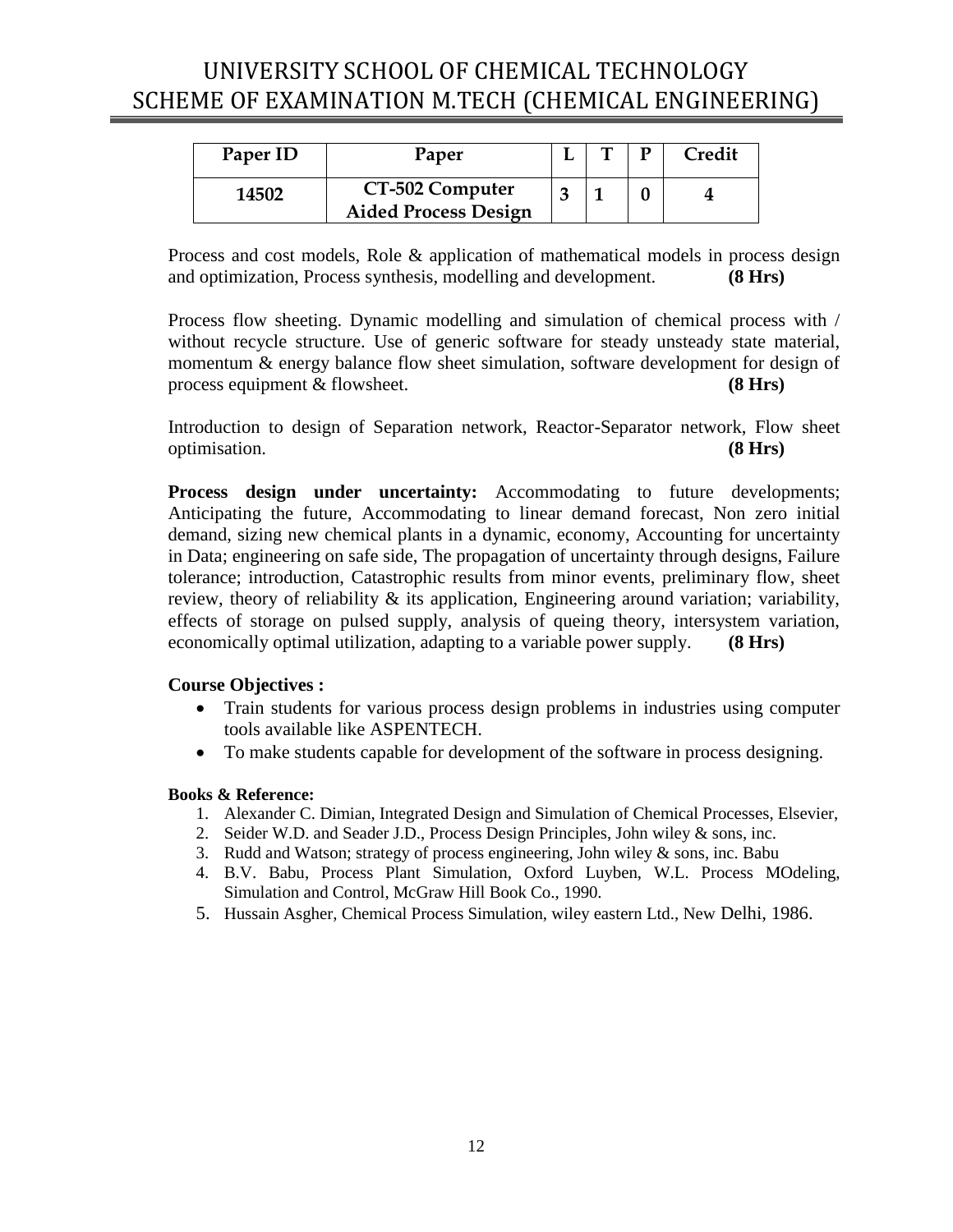<span id="page-12-0"></span>

| Paper ID | Paper                                                                   |  | Credit |
|----------|-------------------------------------------------------------------------|--|--------|
| 14504    | CT-504 Advanced<br><b>Chemical Engineering</b><br><b>Thermodynamics</b> |  |        |

**Fundamentals of Statistical Thermodynamics:** Quantum energy levels and degeneracy, Boltzmann statistics, Maxwell statistics and thermodynamics properties, Thermodynamics equilibrium of process, Molecular theory of ideal gases, Dense gases and liquids, Phase transitions and phase equilibrium. **(14 Hrs)**

**Irreversible Thermodynamics:** Definition, Entropy production and flow, Thermodynamics forces, Onsager's reciprocal relation and application to chemical processes. **(6 Hrs)**

**Molecular Simulation:** Thermodynamics modeling and molecular simulation of equilibrium separation processes. **(8 Hrs)**

### **Course Objectives:**

- To introduce the fundamentals of statistical thermodynamics and to give students a foundation for molecular simulation of chemical engineering processes.
- To train students to apply this fundamental body of knowledge in thermodynamics to the solution of practical problems.
- To understand the fundamentals concepts of chemical engineering thermodynamics and to explain these concepts to other chemical engineers. We will re-drive the essential conclusions of statistical thermodynamics so that students will comprehend the breadth as well as the limitations of thermodynamics.

- 1. J M Prausnitz, R N Lichtenthaler, E G de Azevedo, Molecular Thermodynamics of Fluid Phase Equilibrium, 3<sup>rd</sup> Edition., Prentice-Hall, 1999.
- 2. V P Carey, Statistical Thermodynamics and Microscale Thermophysics, Cambridge University Press, 1999.
- 3. T L Hill, An Introduction to Statistical Thermodynamics, Dover Publications, New York.
- 4. J M Haile, Molecular Dynamics Simulations-Elementary Methods, J Wiley & Sons.
- 5. Introduction to Chemical Engineering Thermodynamics, Smith J.M, Van Ness H.C., Abbott M.M. The McGraw Hill Companies, Inc., USA, 5<sup>th</sup> Edition, 1996.
- 6. Chemical and Engineering Thermodynamics, Sandler S.I. John Wiley and Sons, Inc., New York, 3<sup>rd</sup> Edition, 1999.
- 7. Introductory Chemical Engineering Thermodynamics, Elliot J.R and Lira C.T., Prentice Hall, 1999.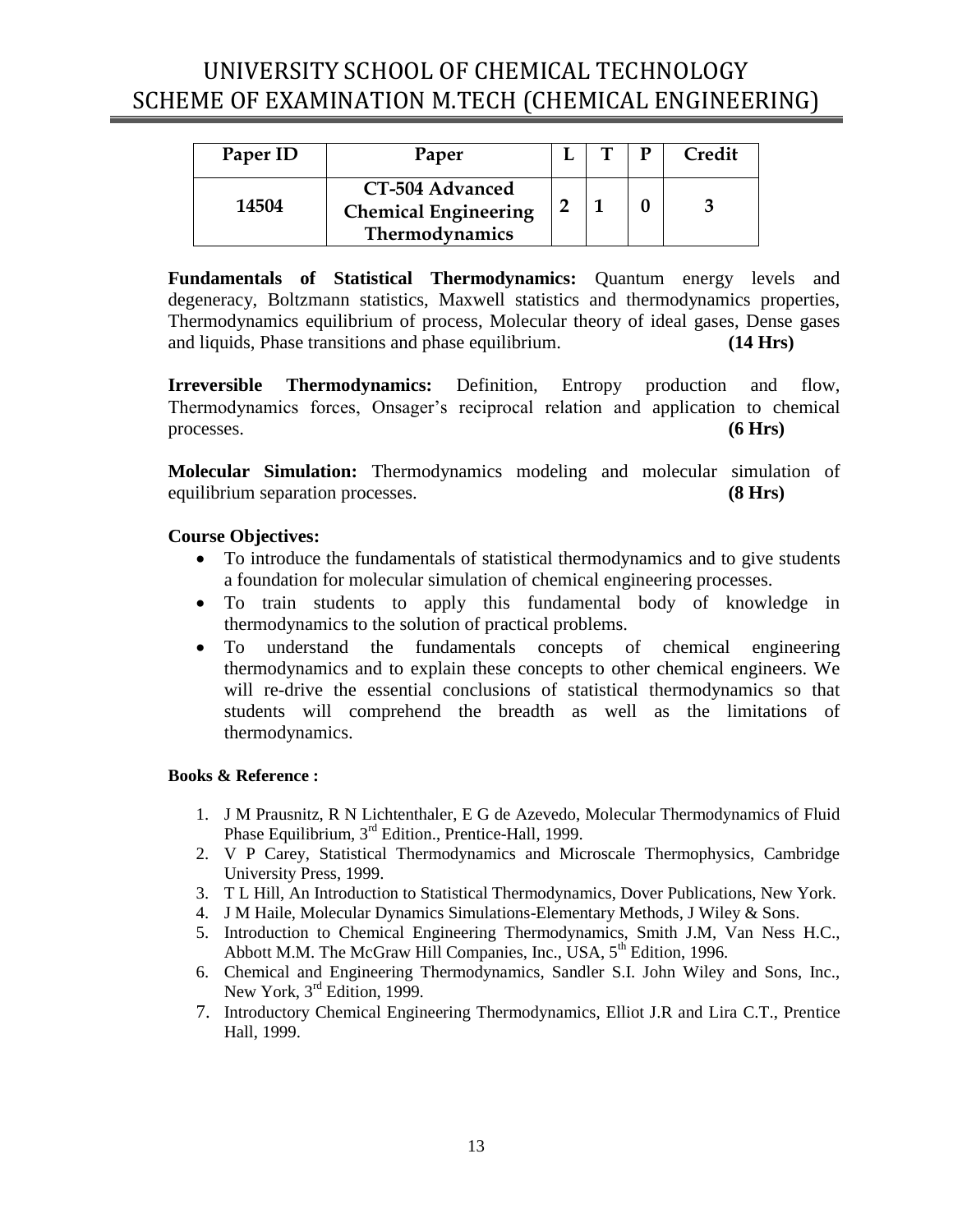<span id="page-13-0"></span>

| Paper ID | Paper                 |  | Credit |
|----------|-----------------------|--|--------|
| 14512    | CT-512 Alternative    |  |        |
|          | <b>Energy Sources</b> |  |        |

**Energy Scenario** : Indian and global energy crisis, Classification of various energy sources, renewable and non renewable energy sources, remedial measures to energy crisis.

**Energy Conservation**: Laws of energy efficiencies, Ways of conserving energy in chemical and allied industries, viz, better house keeping, scope of improvements in design of equipments, waste heat recovery, concept of multiple effect and recycling etc. Energy audit.

Bioenergy, bio-gas plants and their operation, biomass and its conversion routes to gaseous and liquidfuels, its potential and generation by wind mills

**Nuclear energy**: status, nuclear raw materials , nuclear reactors and their classification, generation of nuclear power, nuclear installation in India and their capacity generation, limitation of nuclear energy, reprocessing of spent nuclear fuel.

Cogeneration of fuel and power, Energy from tidal and ocean thermal sources..

- 1. Brame J. S. S. and King J. G. Edward Arnold, " Fuel solid liquid and gases"
- 2. Sukhatme S.P., "Solar Energy"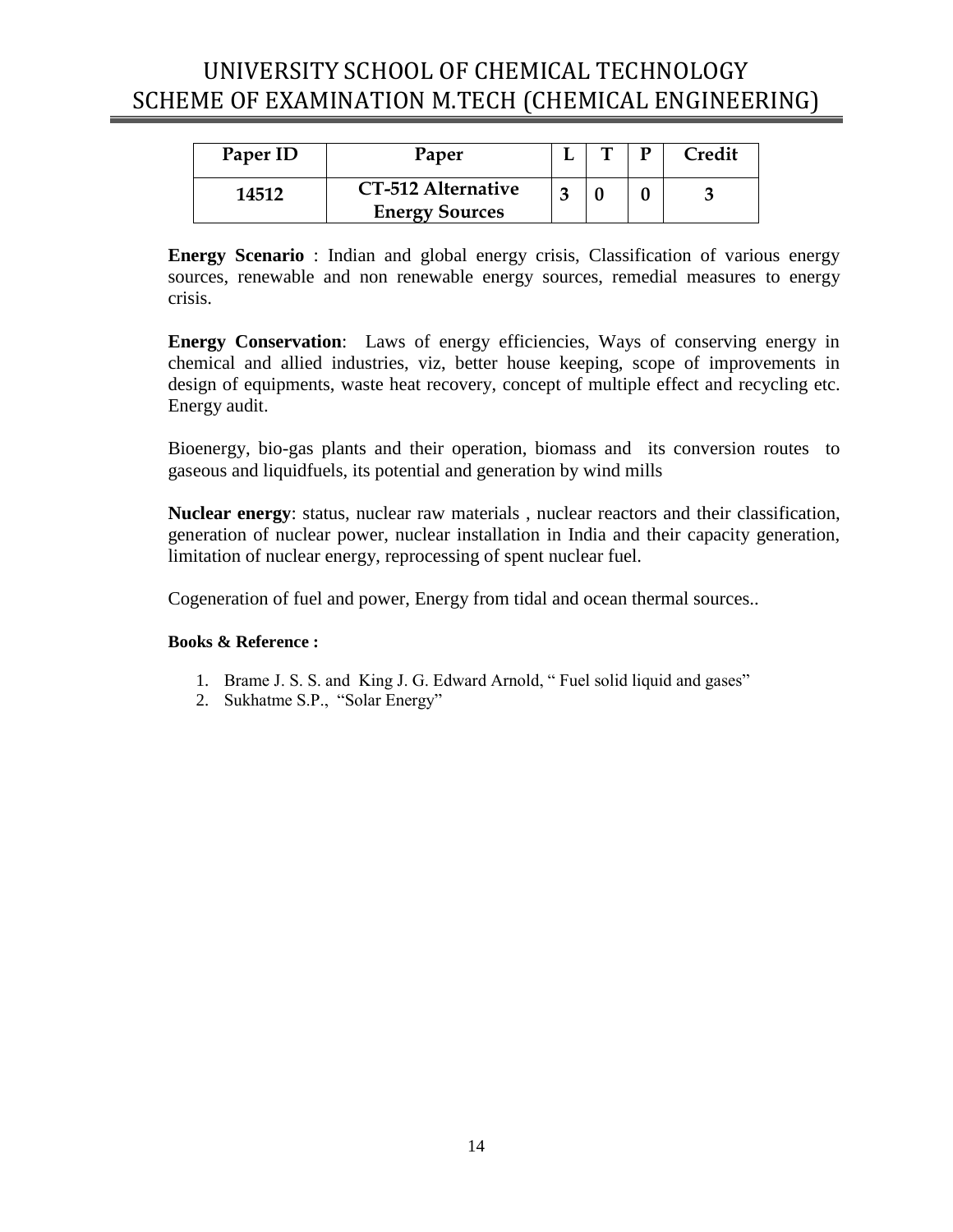<span id="page-14-0"></span>

| Paper ID | Paper                                    | ᡣ | D | Credit |
|----------|------------------------------------------|---|---|--------|
| 14514    | <b>CT-514 Process Plant</b><br>Utilities |   |   |        |

Various process utilities, their role and importance in chemical plants.

**Water sources:** sources of water, their characteristics, storage and distribution of water, water for boiler use, cooling purposes, drinking and process water treatment reuse and conservation of water, water resources management.

**Steam** : Steam generation and its application in chemical process plants, distribution and utilization, design of efficient steam heating systems, steam economy, condensate utilization, steam traps, their characteristics, selection and application, waste heat utilization.

**Compressors and Vacuum Pumps** : Types of compressors and vacuum pumps and their performance characteristics. Methods of vacuum development and their limitations, materials handling under vacuum, piping systems, lubrication and oil removal in compressors in pumps.

**Refrigeration Systems:** Refrigeration system and their characteristics, load calculation and load calculation and humidification and de humidification equipments, drying and cooling tower, air blending, exhaust, ventilation, cryogenics, their characteristics and production of liquid  $N_2$  and  $O_2$ 

**Insulation:** Importance of insulation for meeting for the process equipment, insulation material and their effect on various materials of equipment piping, fitting and valves, insulation for high, intermediate, low and sub zero temperatures including cryogenic insulation, determination of optimum insulation thickness.

**INERT GASES:** Introduction, properties of inert gases & their use, sources and methods of generation, comparison of nitro generation routes, general arrangement for inerting system, operational, maintenance and safety aspects.

- 1. Jack Broughton; Process utility systems; Institution of Chem. Engineers U.K.
- 2. Reid, Prausnitz poling; The properties of gases & liquids, IV ed. McGraw Hill international ed.
- 3. S.C.Arora & S.Domkumdwar; A course in refrigeration and air conditioning; Dhanpat Rai & Co.(P) ltd.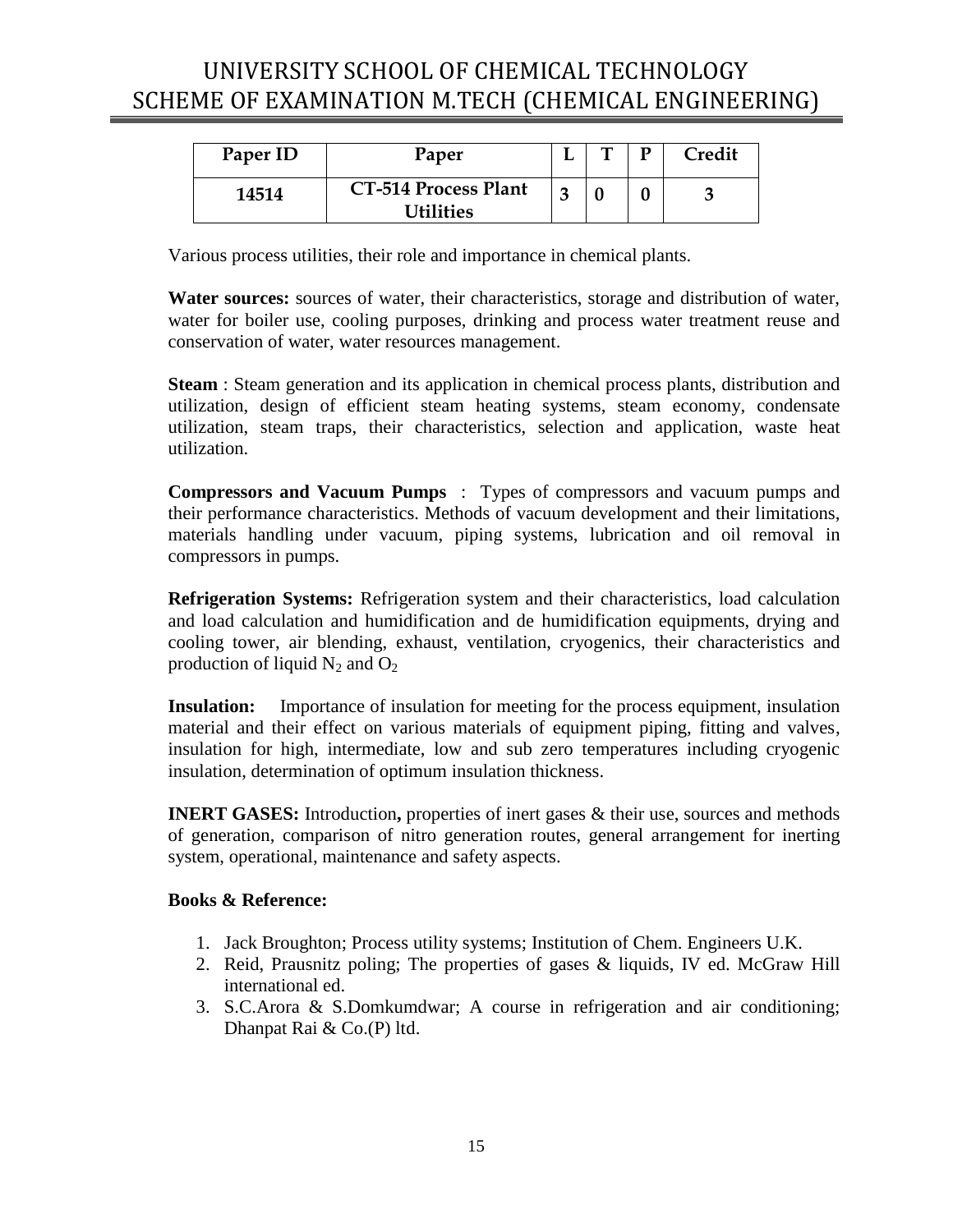<span id="page-15-0"></span>

| Paper ID | Paper                                         |  | Credit |
|----------|-----------------------------------------------|--|--------|
| 14516    | CT-516 Catalysis and<br><b>Reactor Design</b> |  |        |

Catalysis and catalytic process , catalyst formation, adsorption on solid surfaces, physical - chemical adsorption model, multiplayer adsorption theory; catalytic reaction kinetic model, real and ideal surface models; various models for data analysis, adsorption enhancement, multi step rate control, significances of dual rate – determining step and non equilibrium kinetic model, catalyst deactivation, catalyst classification.

Fixed bed catalytic reactor; reactor and reaction parameter, chemical and physical dimensionless parameters, radial peclet, aspect and biot numbers, velocity variance, adiabatic and non adiabatic fixed bed reactor, design and modeling of fixed bed reactors

Fluidized bed catalytic reactor; character and quality of fluidization, fluid bed reactor modeling; Davidson Harrison model, Kunii - Levenspiel model, anatomy of overall rate coefficient, Olsons's fluid bed reactor analysis. Introduction and performance of catalytic gaze reactor, trickle bed reactor, catalyst deactivation in fixed bed, batch fluid bed, moving bed and continuous fluid bed reactors, comparison of fixed moving and fluid beds; reactor poisoning in terms of spm, thermal waves in fixed bed regeneration, optimization of regeneration cycles.

- 1. James J. Carberry: Chemical and catalytic reaction engineering McGraw Hill.
- 2. J.M.Smith, " Chemical Engineering Kinetics", McHill.
- 3. O.Levenspiel, "Chemical Reaction Engineering", Wiley Eastern, 2<sup>nd</sup> ed, 1972
- 4. Froment G.F., Bischoff K.B.; Chemical Reactor Analyser and design, John Wiley & Sons.
- 5. R.E.Hayes; Introduction to Chemical Reactor Analysis", Gordan and Breach science publishers.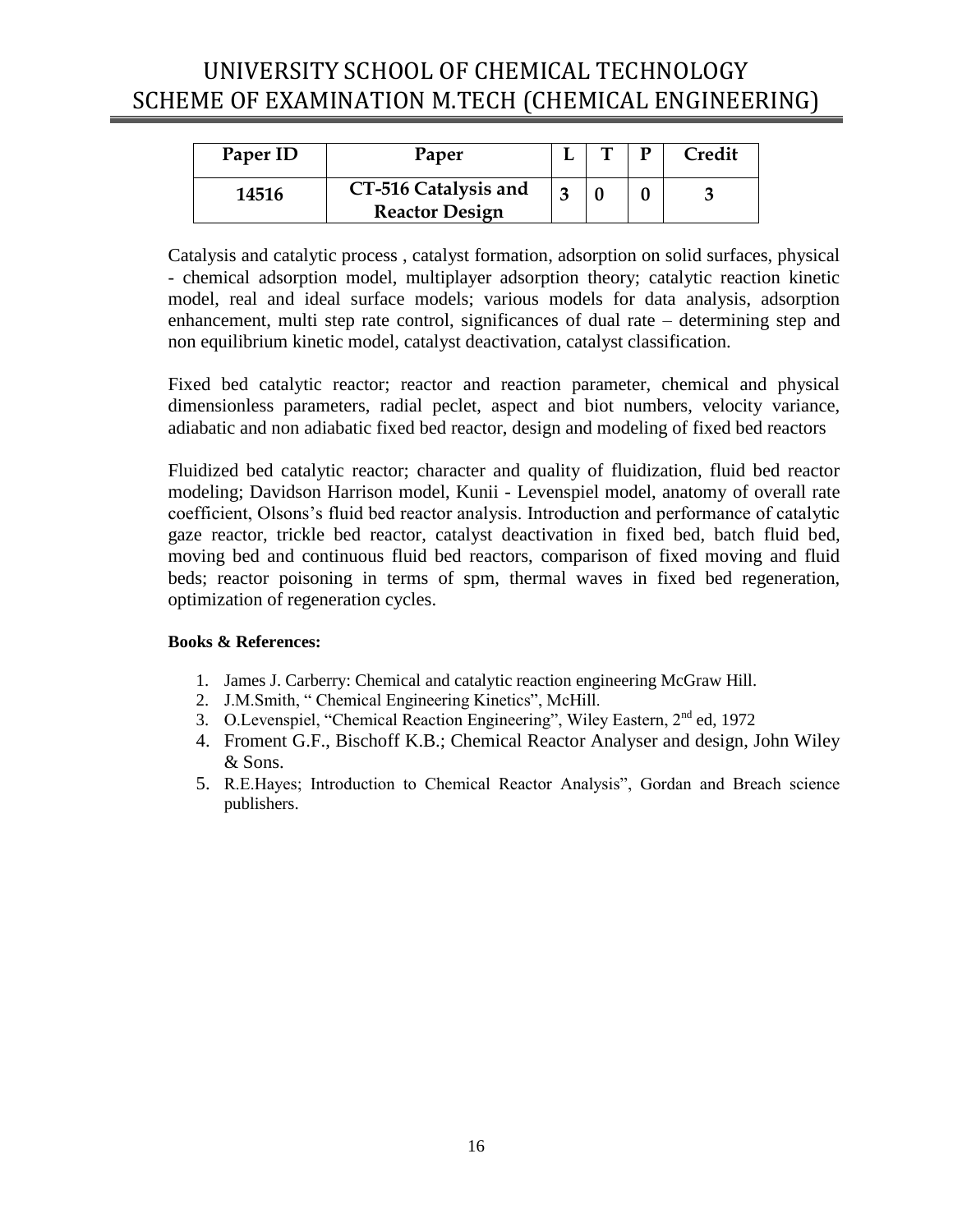<span id="page-16-0"></span>

| Paper ID | Paper                                              |  | Credit |
|----------|----------------------------------------------------|--|--------|
| 14518    | CT-518 Membrane<br><b>Science &amp; Technology</b> |  |        |

Membrane development, preparation and characterization for RO, UF, NF and micro filtration, design of membrane support structure, membrane modules for industrial applications.

Membrane polymer/preparation : polymer selection, phase inversion membranes, thermodynamics; interfacial polymerization and membrane morphology

Catalytic membranes; non porous and porous inorganic membranes, design and use of membrane reactors for industrial applications.

Bio functional membranes: immobilized enzymes , covalent attachment methods, affinity chromatography, transport models, functionalized membranes, membrane based sensors.

- 1. Ho and Sirkar, Membrane Handbook, Chapman Hall, 1992
- 2. Mulder, M., Basic Principle of Membrane Technology, Kluwer Academic Publishers, 1996
- 3. Sourirajan, S. and Matsuura, T., Reverse Osmosis/Ultrafiltration Principle, National Research Council of Canada, Ottawa, Canada, 1985
- 4. Rauenbach, R. and Albrecht, R., Membrane Processes, John Wiley, 1989
- 5. Noble, R.D. and Stern, S.A., Membrane Separations Technology: Principles and Applications, Elservier, 1995
- 6. Howell, J.A., Sanchez, V., and Field, R.W. (EDITORS), Membranes in Bioprocessing, Chapman Hall, 1993
- 7. Kesting, R.E.Synthetic Polymeric Membranes: A Structural Perspective, John Wiley, 1985
- 8. Biofunctional Membrane (ed. By D.A.Butterfield), Plenum Press, 1996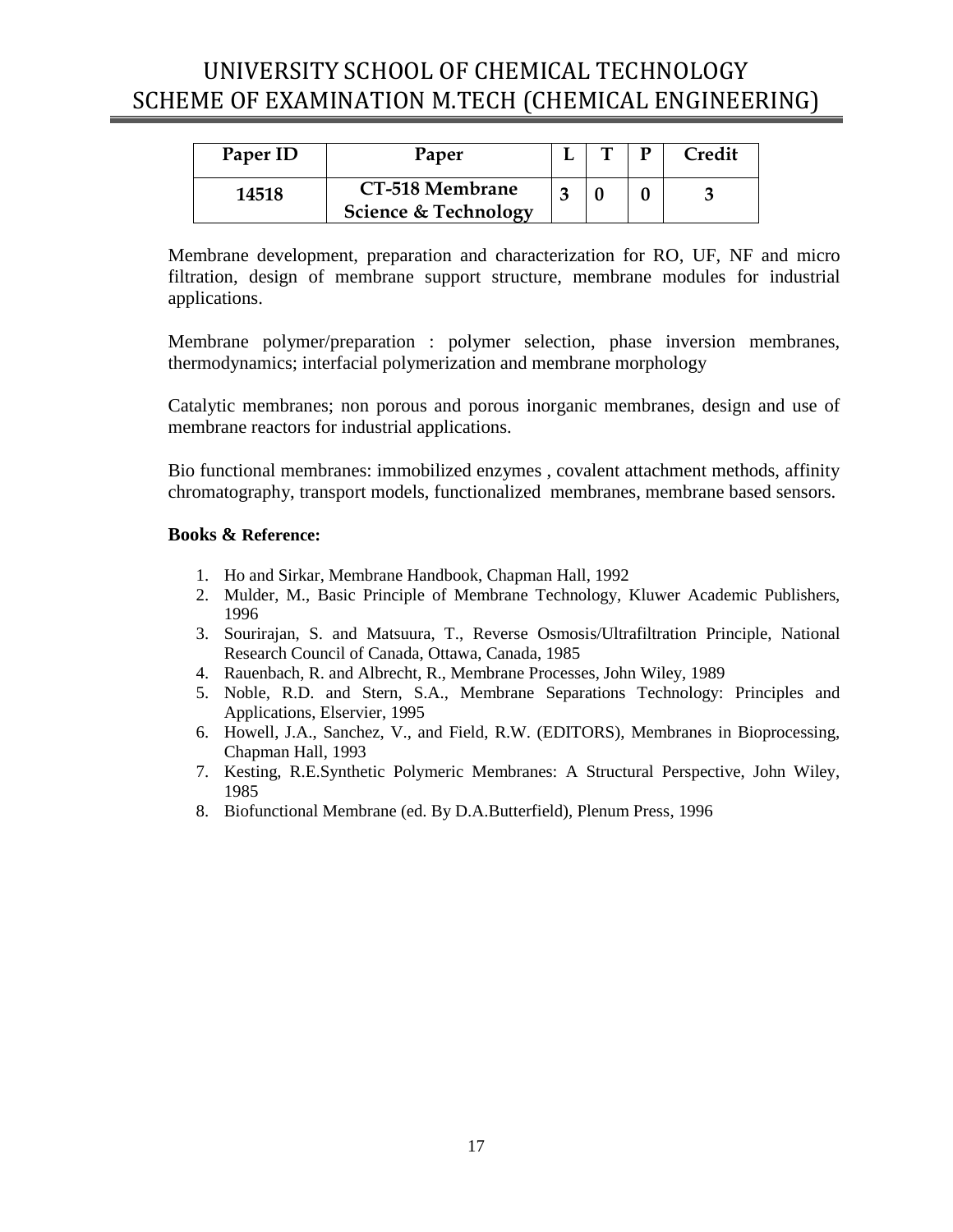<span id="page-17-0"></span>

| Paper ID | Paper                                                                 |  | <b>Credit</b> |
|----------|-----------------------------------------------------------------------|--|---------------|
| 14520    | $CT-520$ Design &<br><b>Analysis of Biological</b><br><b>Reactors</b> |  |               |

Ideal Bioreactors: Fed-Batch Reactor, Enzyme-catalysed reactions in CSTRs, CSTR reactors with recycle and wall growth, The ideal plug-flow tubular reactor.

Reactor Dynamics: Dynamics model, Stability

Reactors with non-ideal mixing: Mixing time in agitated tanks, Resident time distributions, Models for no-ideal reactors, Mixing-Bio reaction interactions.

Sterilization Reactors: Batch Sterilization, Continuous Sterilization

Immobilized Bio Catalysits: Formulation and characterization of immobilized cell bio catalysts, Application of immobilized cell bio catalysts

Multiphase Bio reactors: Conversion of heterogeneous substrates, Packed bed reactors, Bubble column Bio-reactors, Fluidised bed Bio-reactors, Trickle bed reactors

Fermentation Technology: Medium formulation, Design and operation of a typical aseptic, alrobic fermentation process, Alternate bio reactor configuration.

Animal & Plant Cell Reactor Technology: Environmental requirements for animal cell cultivation, Reactor for large-scale production using animal cells, Plant cell cultivation.

- 1. Biochemical Engineering Fundamentals by James E.Bailey & David F.Ollis, Publishers: McGrew-Hill.
- 2. Bioprocess Engineering by Shuler & Kargi, Prentice Hall
- 3. Encyclopedia of Chemical Engineering by Kirk & Othmer.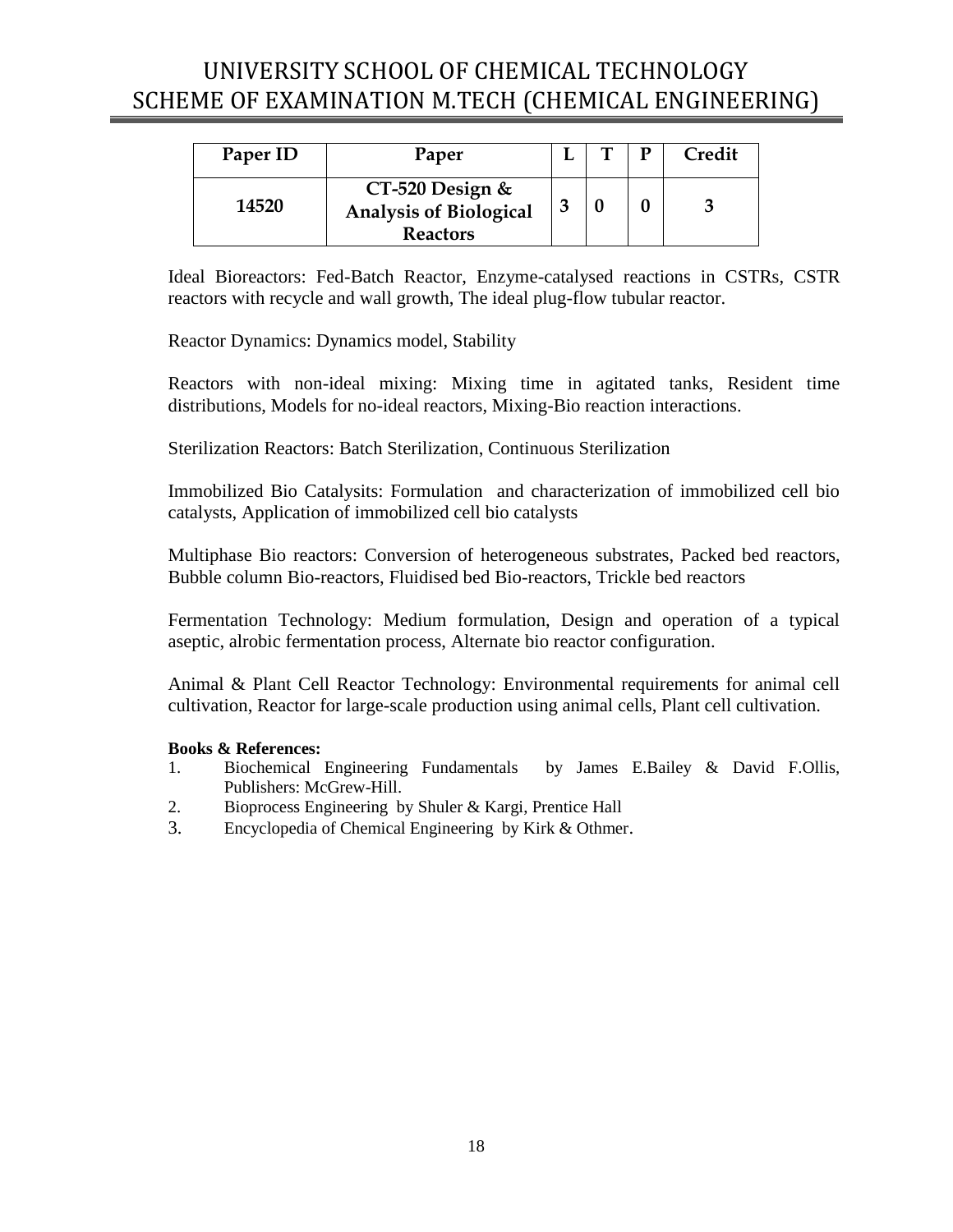<span id="page-18-0"></span>

| Paper ID | Paper                       |  |    | Credit |
|----------|-----------------------------|--|----|--------|
| 14554    | <b>CT-554 Minor Project</b> |  | 16 |        |

The student should select an existing experimental rig from U.G. Labs. Analyze the existing experiment being performed. Suggest modification for better performance. If required, update the existing manual. Suggest new experiment that may be carried out an existing or modified set up or entirely new set up.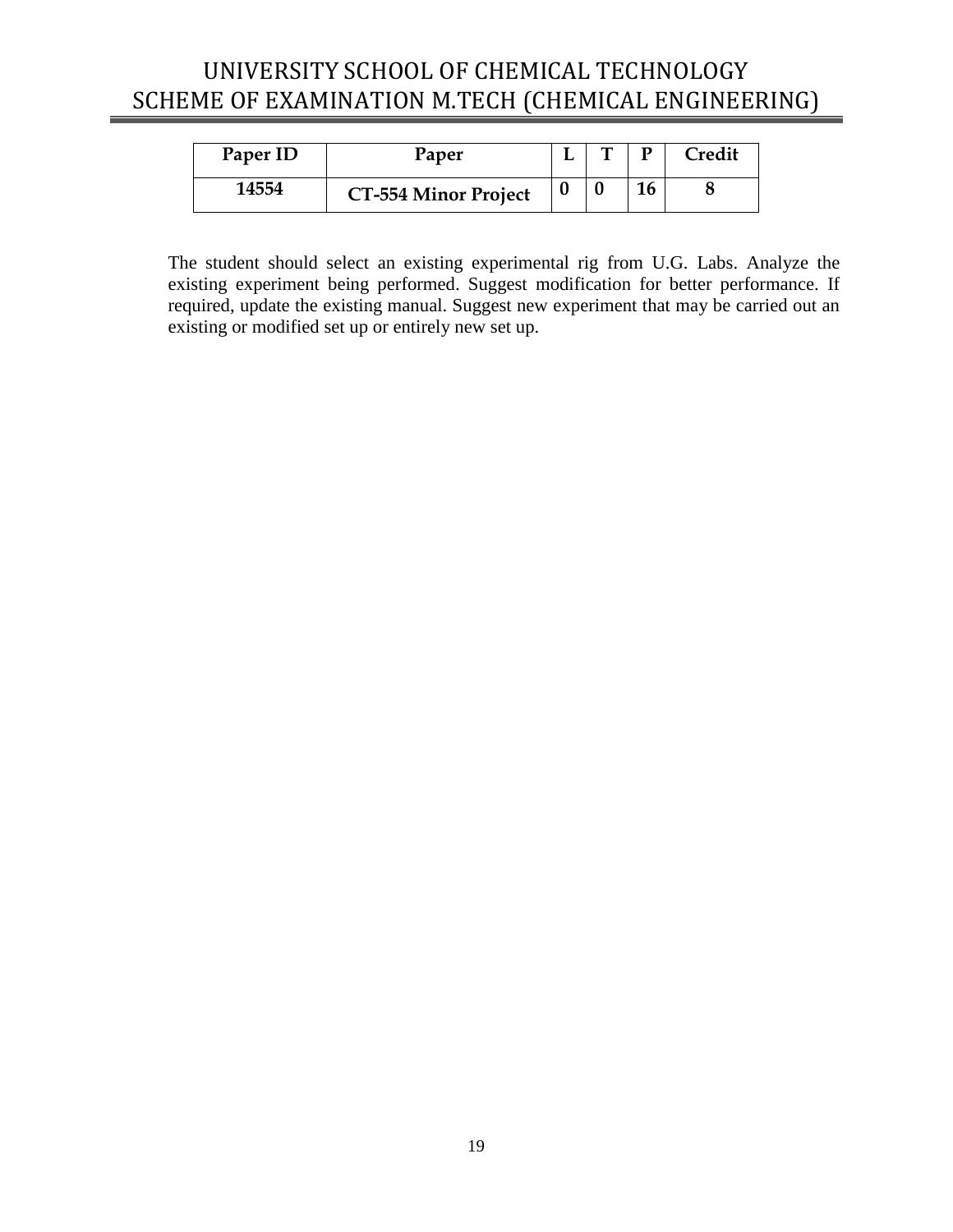### **THIRD SEMESTER EXAMINATION**

L T P Credits

<span id="page-19-0"></span>

|                            |            | 6            | $\Omega$         | 36                   | 24                                 |          |          |                |        |
|----------------------------|------------|--------------|------------------|----------------------|------------------------------------|----------|----------|----------------|--------|
| <b>Elective Course</b>     |            |              |                  |                      |                                    |          |          |                |        |
| Paper ID                   | Paper Code |              |                  | <b>Tile</b>          |                                    | L        | т        | P              | Credit |
| 14611                      | CT-611     |              |                  |                      | <b>Advanced Petroleum Refining</b> | 3        | $\theta$ | $\overline{0}$ | 3      |
| 14613                      | $CT-613$   |              |                  |                      | Industrial Pollution Engineering   | 3        | $\Omega$ | $\Omega$       | 3      |
| 14615                      | $CT-615$   |              |                  |                      | Introduction to Nanotechnology     | 3        | $\theta$ | $\theta$       | 3      |
| <b>Practical/Viva Voce</b> |            |              |                  |                      |                                    |          |          |                |        |
| 14651                      | CT-651     |              |                  | Major Project Part-I |                                    | $\Omega$ | $\Omega$ | 30             | 15     |
| 14653                      | CT-653     |              | Project Seminar* |                      |                                    | $\theta$ | $\theta$ | 6              | 3      |
|                            |            | <b>Total</b> |                  |                      |                                    | 6        | 0        | 36             | 24     |

#### **\* NUES**

Note: Student can select two electives either offered by the department from the above list or from the list of intradepartmental electives.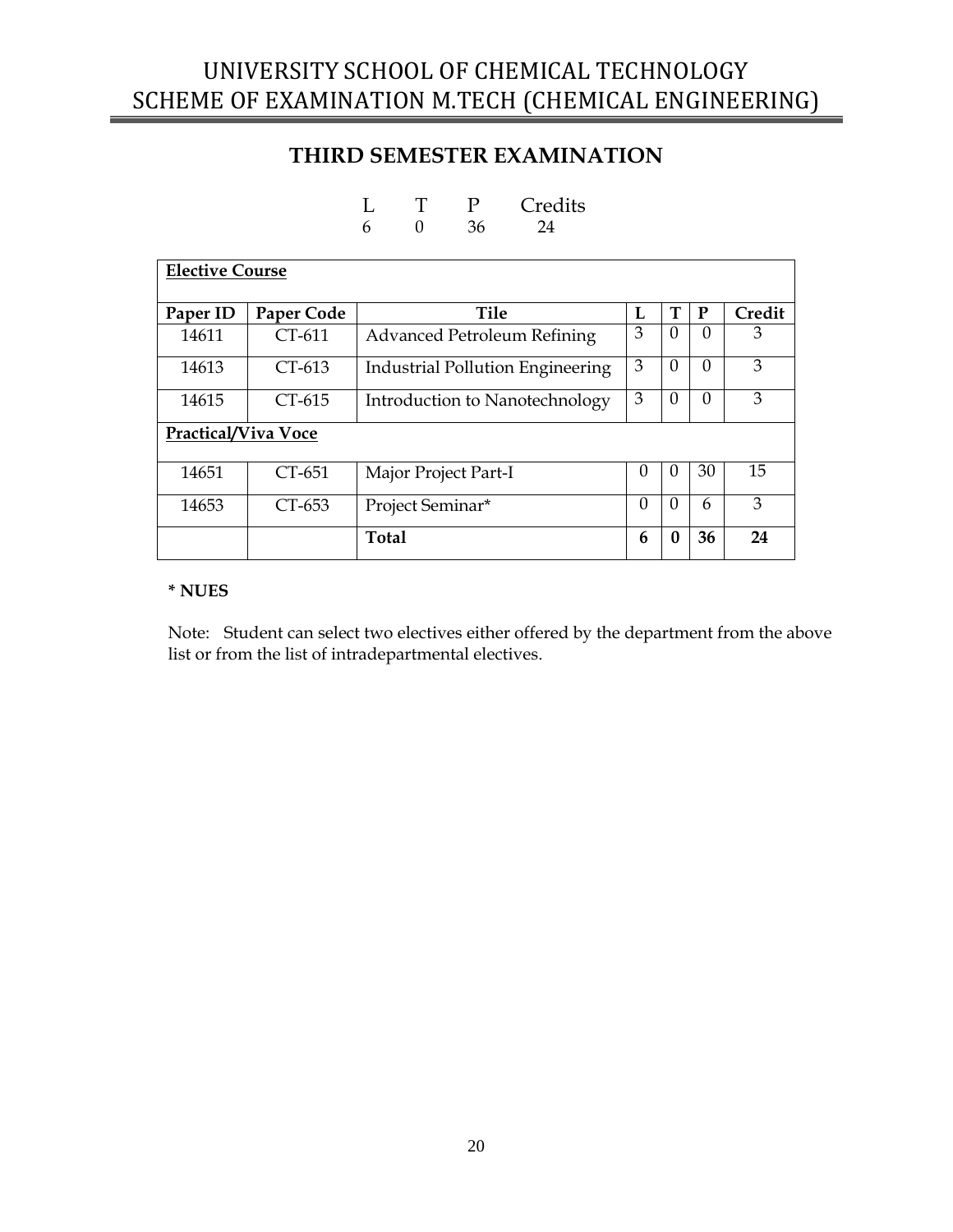<span id="page-20-0"></span>

| Paper ID | Paper                                        |  | Credit |
|----------|----------------------------------------------|--|--------|
| 14611    | CT-611 Advanced<br><b>Petroleum Refining</b> |  |        |

**Composition and properties of crude oil. Distillation methods:** Atmospheric distillation, Vacuum distillation. Thermal cracking processes: Burton cracking processes, Visbreaking and different type of coking.

**Catalytic Conversion Processes:** Fluid Bed and Orthoflow Catalytic Cracking, Catalytic Hydrocracking: Two stage and H-oil hydrocracker, Different type of catalysts used.

Reforming-type of catalysts, hydrotreating processes, hydrodesulphurization, Alkylation, Polymerization and isomerization

**Supporting processes:** solvent Extraction processes for deasphalting of Gasoline, Kerosene and Diesel oil. Wax separation and preparation as a finished product.

### **Course Objectives:**

- A brief knowledge about chemical composition, characterization and evaluation of Crude Oil.
- To introduce the various processes of refinery and get familiarized with various type of refining processes to obtain finished petroleum products.

- 1. Petroleum Refining Technology and Economics, J.H. Gary, G.E. Handiwerk, Marcl and Dekker Inc., New York.
- 2. The chemistry and Technology of Petroleum, J.G. Speight, Marcel Dekker, 1991
- 3. Modern Petroleum Refining Processes, B.K. Bhaskar Rao Oxford and IBM Pub. Co. Pvt Ltd, New Delhi, 1990.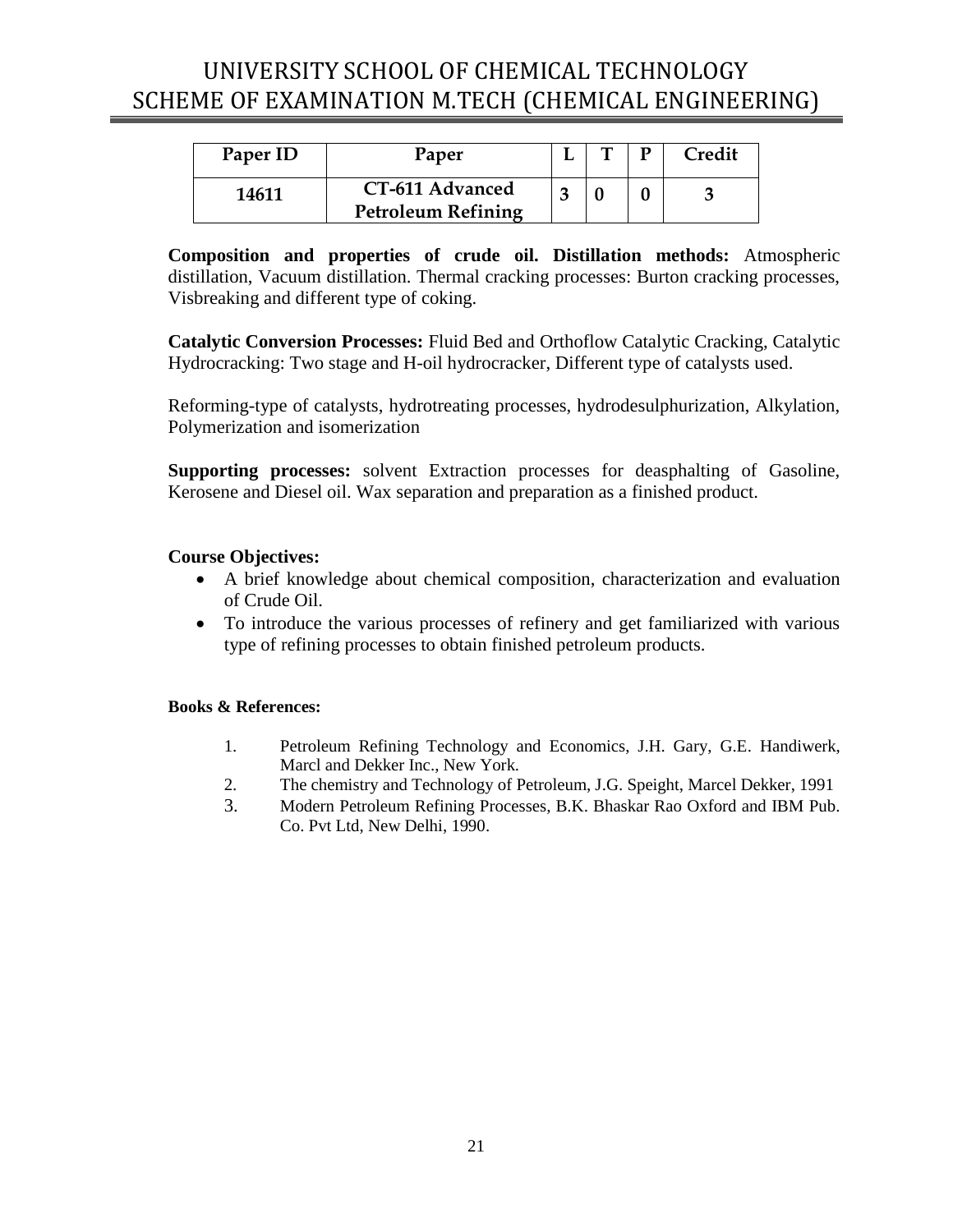<span id="page-21-0"></span>

| Paper ID | Paper                        | ᠇᠇ | Credit |
|----------|------------------------------|----|--------|
| 14613    | CT-613 Industrial            |    |        |
|          | <b>Pollution Engineering</b> |    |        |

**General :** Different water quality requirements of various industries for different pressure boiler feed waters, cooling water and process water. Waste generation and characterization from different industries like paper and pulp, breweries and distilleries, tanneries, textile, dairy, fertilizer, sugar mill, steel, oil refinery, petrochemical and pharmaceutical industries.

**Treatment methods for water and waste:** Volume reduction, strength reduction, Neutralization, equalization and precipitation: Basic Processes of Treatment: Pretreatment - Primary Treatment - Sedimentation - Flotation - Secondary Treatment - Design of Conventional biological treatment - Activated Sludge -Trickling Filters - Sludge digestion - Disposal of treated effluent and sludge. Tertiary Treatment systems-Removal of Dissolved Solids, Nitrogen, Phosphorous

**Air pollutants** – generation, characterization - stack height - dispersal mechanisms. Control methods, particulate emission control methods such as gravitational settling chambers, cyclone separators, fabric filters, electrostatic precipitators, wet scrubbers, control of gaseous emissions by adsorption on solids, and by absorption in liquids, combustion.

**Generation and treatment of sludge and solid wastes** - identification of hazardous wastes - disposal methods.

Waste minimization and Life Cycle Analysis of a pollutant.

- 1. Waste Water Treatment , M.N.Rao and A.K. Dutta, 1987, Oxford & IBH Pub.Co.
- 2. Environmental Pollution Control, C.S.Rao, 1993, Wiley Eastern Ltd.
- 3. Industrial wastes their disposal and treatment W. Rudolfs 1997.
- 4. Industrial environment, assessment and strategies S.K. Agarwal 1996.
- 5. Hazardous waste management, Charles A. Wertz. 2nd edition.
- 6. Integrated solid waste management Goerge Tchobanoglous, Hilary Theisen & Samuel A. Vigil.
- 7. Hazardous waste management Micheal La. Grege, Philip Buckingham, Jeffery Evans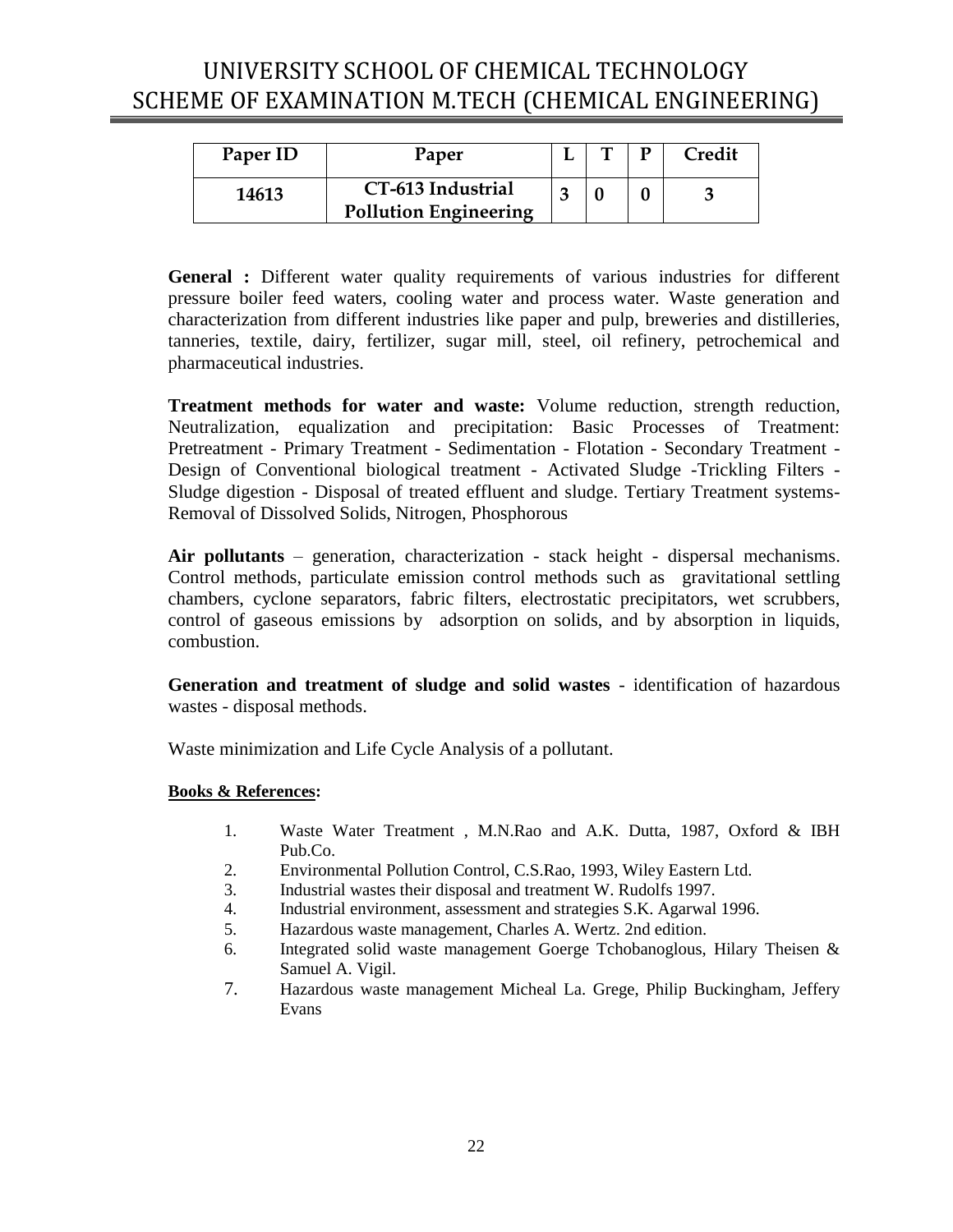<span id="page-22-0"></span>

| Paper ID | Paper                                    |  | D | Credit |
|----------|------------------------------------------|--|---|--------|
| 14615    | CT-615 Introduction to<br>Nanotechnology |  |   |        |

**Introduction to Nanotechnology –** Histroy of nano-revolution, nano scale materials and their applications, Carbon nano tubes, organic and inorganic nano structures. Future of the nanotechnology.

**Materials used in Nanotechnology –** An overview of the physical (mechanical, electrical) and chemical properties of different classes of solid materials such as metals, semiconductors, insulators and polymers. Examples of size effects of properties observed in thin films, colloids and nanocrystals.

**Conventional Fabrication Techniques –** Topdown and bottom up process, techniques used in conventional microfabrication including thin film deposition (e.g. CVD, PVD(, lithography, chemical etching and electrodeposition.

**Analytical Techniques –** Analytical techniques such as Electron Microscopy, Electron and X-ray Diffraction, Ellipsometry, Photoelectron, Optical and Ion spectroscopy and Probe Microscopy.

**Applications –** Examples of applications in Micro and Nano technology including, Micro fluidics, Micro Electron Mechanical Systems (MEMS) membrane technology, and catyalyst and coatings

- 1. M. Wilson, K. K. G. Smith, M. Simmons and B, Raguse; Nanotechnology, Chapman & Hall/CRC press 2002
- 2. M. Meyyappan; Carbon Nanotubes, Science and application; CRC Press, 2005
- 3. Alexei Nabok; Organic and Inorganic Nanostructures; Publisher Artech House, London, 2005
- 4. H. Watarai, N. Teramae and T Sawada; Interfacial Nanochemistry; Kluwer Academic/Plenum press, 2005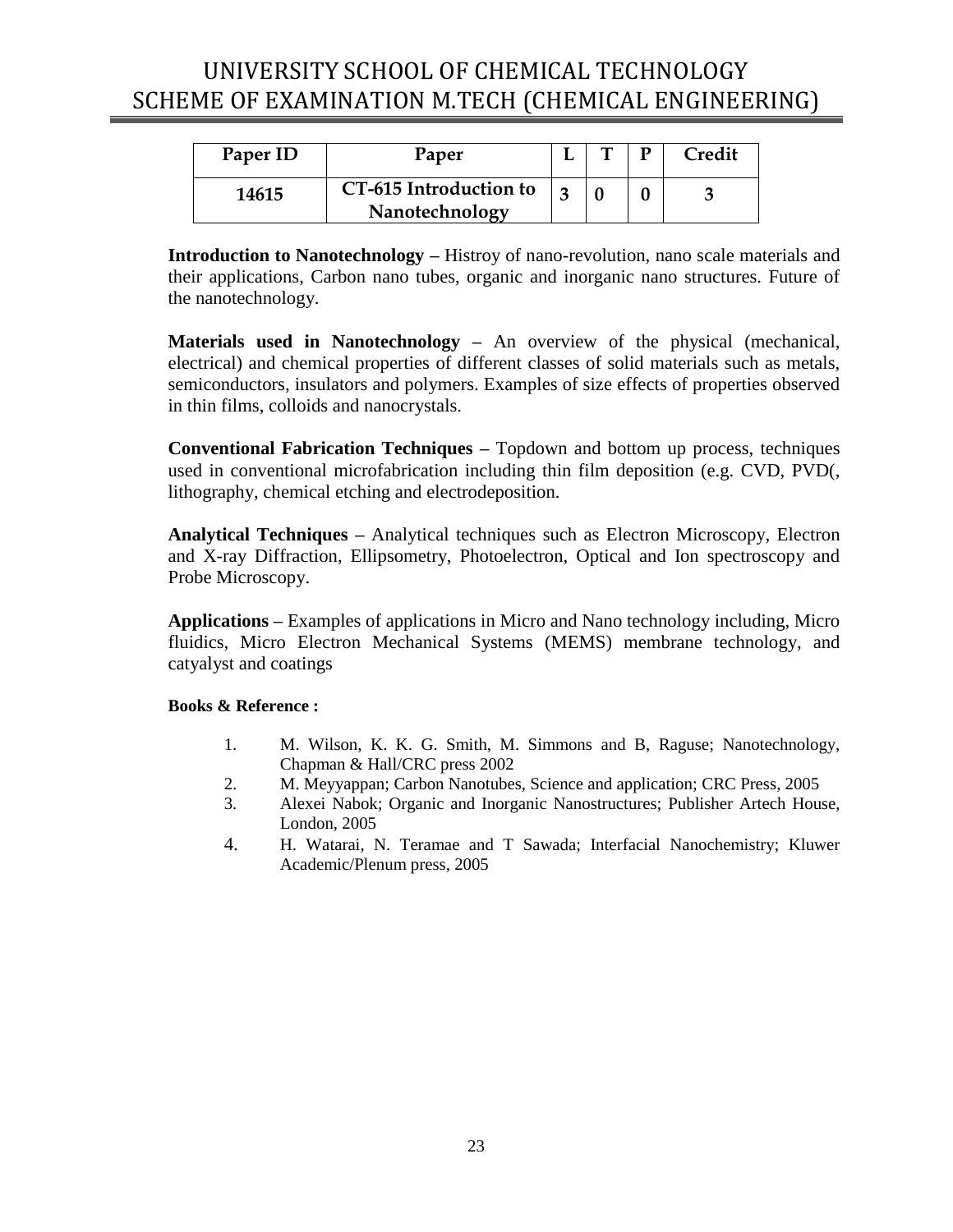<span id="page-23-0"></span>

| Paper ID | Paper                                 | ௱ | D  | Credit |
|----------|---------------------------------------|---|----|--------|
| 14651    | <b>CT-651 Major Project</b><br>Part-I |   | 30 | 15     |

The student should select any one of the topics offered from the department or select one on his own duly approved from the department. As part of the project work, candidate should give oral presentation of the work atleast one in a semester **(CT - 651).** The candidate is required to submit the detailed synopsis of the work that he would complete in the part-II **(CT - 652)** along with the report of the work already completed.

| Paper ID | Paper                         |  | <b>Tredit</b> |
|----------|-------------------------------|--|---------------|
| 14653    | <b>CT-653 Project Seminar</b> |  |               |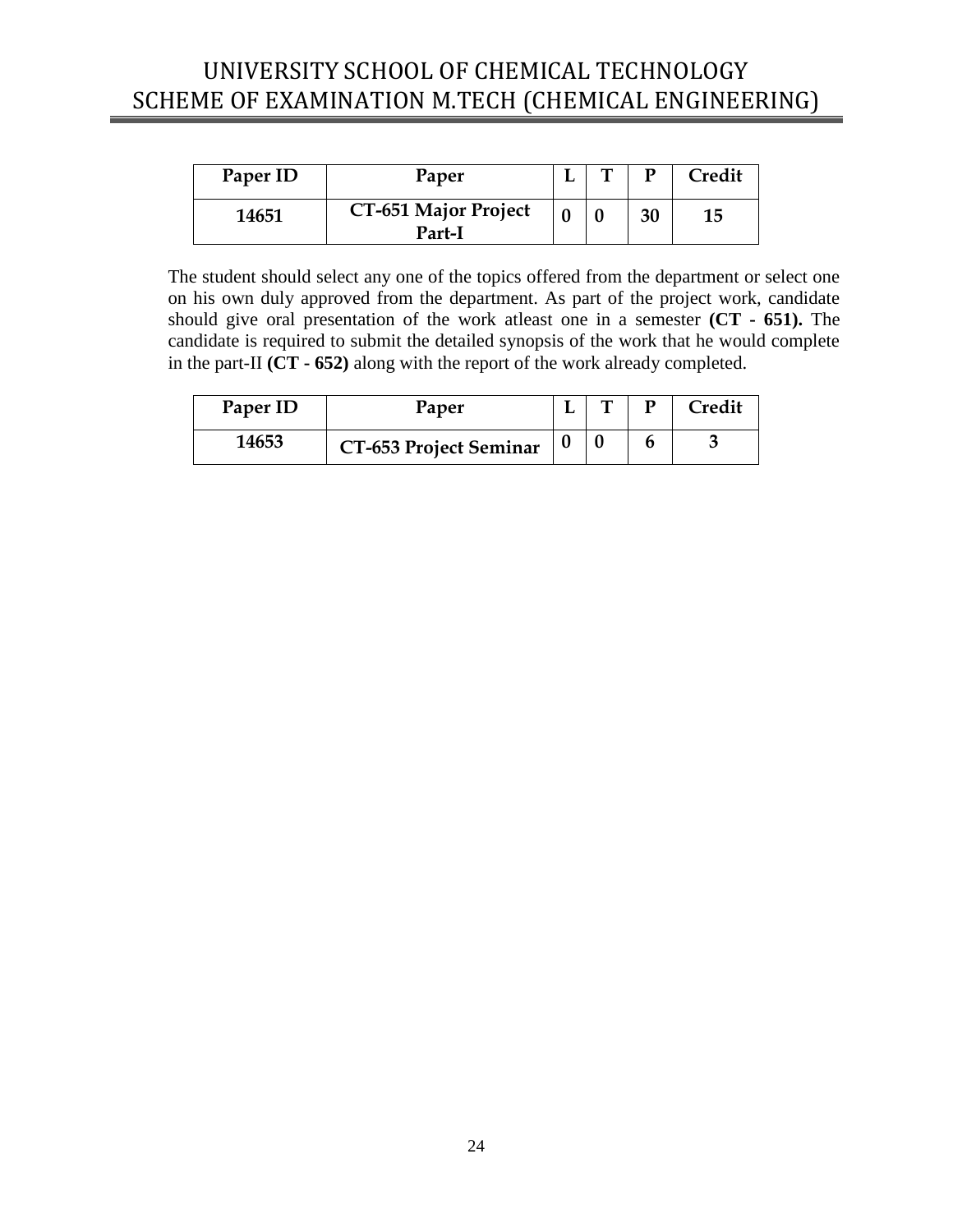### **FOURTH SEMESTER EXAMINATION**

### L T P Credits<br>0 0 36 18 36

<span id="page-24-0"></span>

| <b>Practical/Viva Voce</b> |            |                       |          |          |              |        |  |
|----------------------------|------------|-----------------------|----------|----------|--------------|--------|--|
| Paper ID                   | Paper Code | Tile                  | L        | т        | $\mathbf{P}$ | Credit |  |
| 14652                      | CT-652     | Major Project Part-II | $\theta$ | $\theta$ | 30           | 15     |  |
| 14654                      | CT-654     | Project Seminar*      | $\theta$ | $\theta$ | 6            | 3      |  |
|                            |            | <b>Total</b>          | 0        |          | 36           | 18     |  |

**\* NUES**